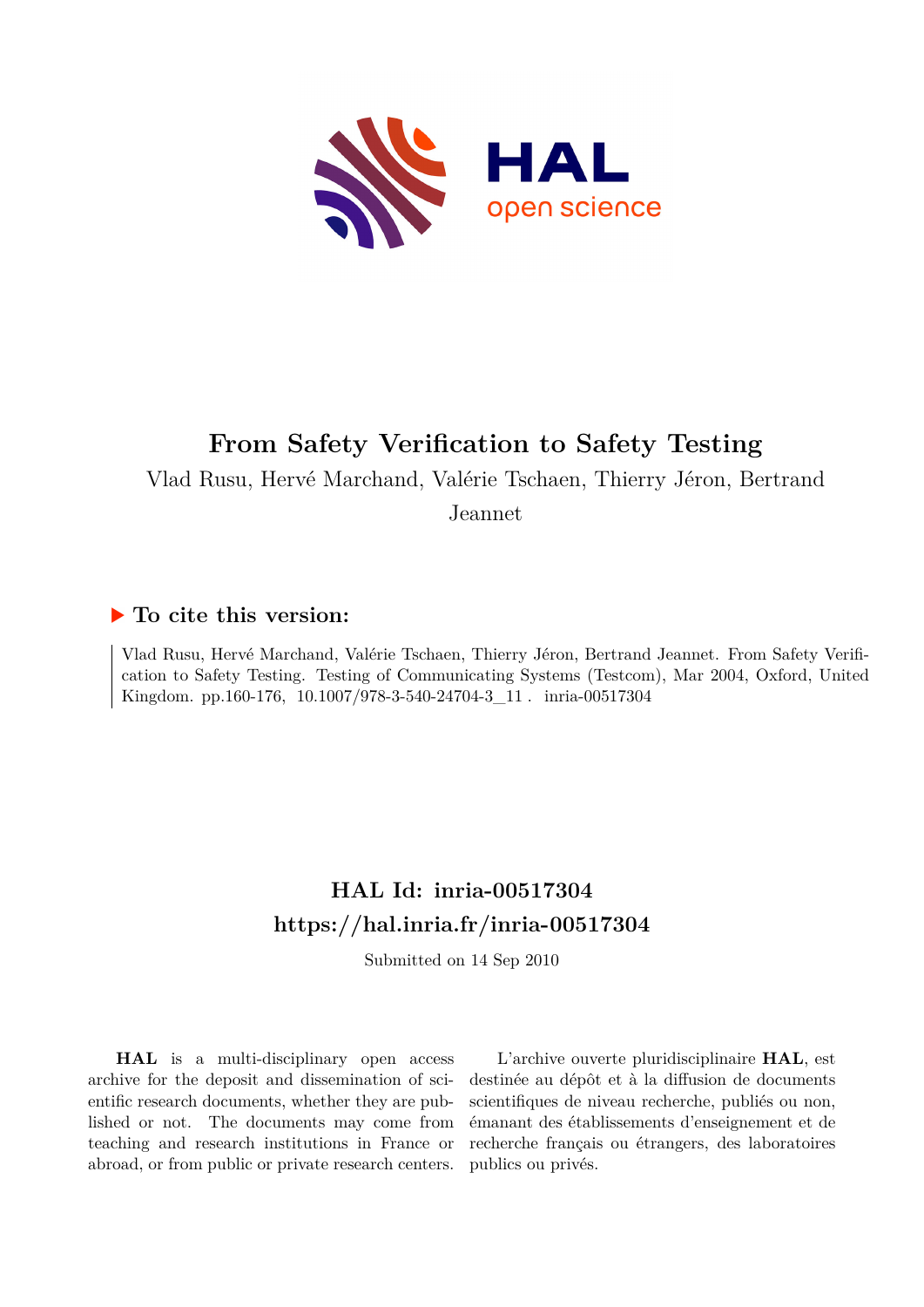### From Safety Verification to Safety Testing

Vlad Rusu, Hervé Marchand, Valéry Tschaen, Thierry Jéron, and Bertrand Jeannet

> IRISA/INRIA Rennes, France First.Last@irisa.fr

**Abstract** A methodology that combines verification and conformance testing for validating safety requirements of reactive systems is presented. The requirements are first automatically verified on the system's specification. Then, test cases are automatically derived from the specification and the requirements, and executed on a black-box implementation of the system. The test cases attempt to push the implementation into violating a requirement. We show that an implementation conforms to its specification if and only if it passes all the test cases generated in this way.

Keywords: verification. conformance testing. safety properties.

#### Introduction  $\mathbf{1}$

Formal verification and conformance testing are two well-established methods for validating software systems. In verification [14], a formal specification of the system is proved correct with respect to some higher-level requirements. In conformance testing [10] the external, observable traces of a black-box implementation of the system are compared to those of its formal specification, according to a *conformance relation*. For validating reactive systems (such as communication protocols) the two methods play complementary roles: the former ensures that the operational specification  $S$  meets its requirements  $R$ , while the latter checks that the implementation  $\mathcal I$  of the system conforms to its specification  $\mathcal S$ . Thus, through verification and testing, a connection between a system's final implementation and its initial requirements can be established:

- 1. first, satisfaction of the requirements by the specification is automatically verified, e.g., by model checking;
- 2. then, the user (or a test coverage tool, e.g., the TestComposer module of ObjectGeode [16]) produces test purposes, which are abstract scenarios to be tested on the implementation  $\mathcal{I}$ ;
- 3. next, a test generation tool, e.g., Autolink [18], TorX [1] or TGV [11] uses the test purposes to generate test cases from the specification;
- 4. finally, the test cases are executed on the implementation  $\mathcal{I}$ , and verdicts are issued regarding its conformance with the specification.

This validation process corresponds to the current state-of-the-art use of formal methods in the telecom world [2]. The main problem with this process is that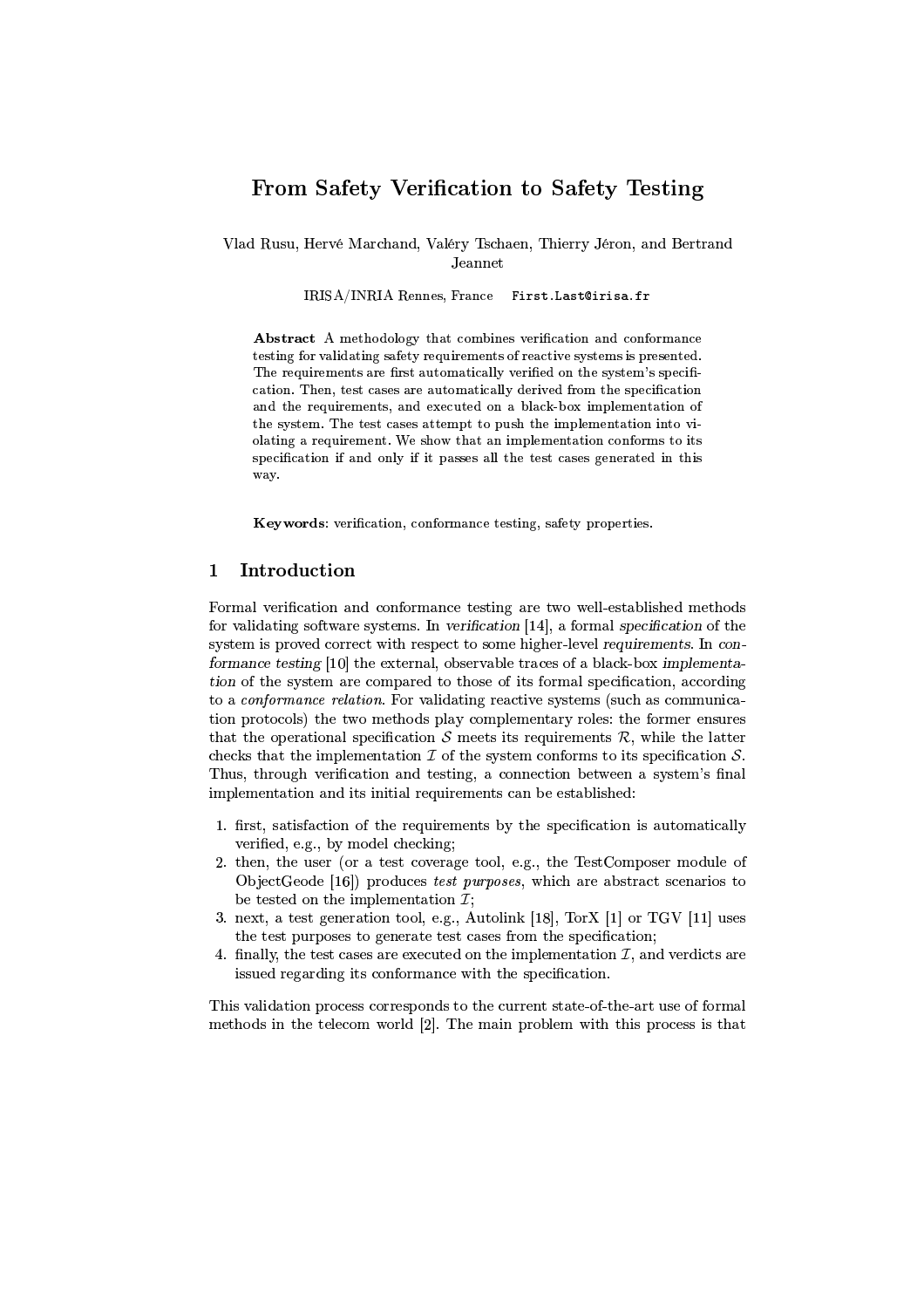it does not guarantee that what is being tested on the implementation of the system (at Step 4) are the same requirements that have been verified to hold on the specification (at Step 1).

This is because the test generation step (Step 3) uses test purposes, which are a pragmatic means (actually, an essential one) to achieve test generation; but test purposes are typically written (at Step 2) independently of the requirements, that is, there is no *formal* connection between the test purposes and the requirements. If some crucial safety requirement is missed by all the test purposes, the final implementation may violate that requirement, and this violation remains undetected.

In this paper we propose a methodology to integrate verification and conformance testing into a seamless, sound validation process between *safety* requirements, specification, and implementation. The above validation process is then reformulated as follows: Step 1 is standard verification; Step 2 may be skipped (there is no need here to write test purposes by hand, but, of course, this is not forbidden either); Step 3 is a test generation algorithm that takes the specification and a safety requirement, and produces a test case for checking the requirement on the implementation; and Step 4 is standard conformance test execution.

Framework. The specification is given by IOLTS (Input-Output Labeled Transition Systems, *i.e.*, finite, labeled transition systems with inputs, outputs, and internal actions). The requirements express safety properties on observable behaviors of the specification and are described by means of a particular class of IOLTS: observers, which enter a dedicated "Violate" location when the property is violated. Finally, the conformance relation between a black-box implementation and a specification is **ioco**, a standard relation used in conformance testing [19], which requires that after each visible trace of the specification, the observed outputs and blockings of the implementation are among those allowed by the specification.

Results. The meaning of requirement relevant for a specification is formally defined in the paper. We prove that an implementation conforms to a specification if and only if it satisfies all the relevant safety requirements that are also satisfied by the specification. This result is interesting because it establishes a formal connection between conformance and property satisfaction. However, it does not say how to actually check the safety requirements on the implementation. Moreover, the result is restricted to *relevant* requirements.

Hence, we propose a test generation algorithm, which takes a specification and a safety requirement (relevant or not), and produces a test case that, when executed on an implementation, attempts to push the implementation into violating the requirement. It is shown that an implementation conforms to a specification if and only if it passes all the test cases generated by the proposed algorithm.

The rest of the paper is organized as follows. In Section 2, the main concepts from verification and conformance testing are recalled. In Section 3, the notion of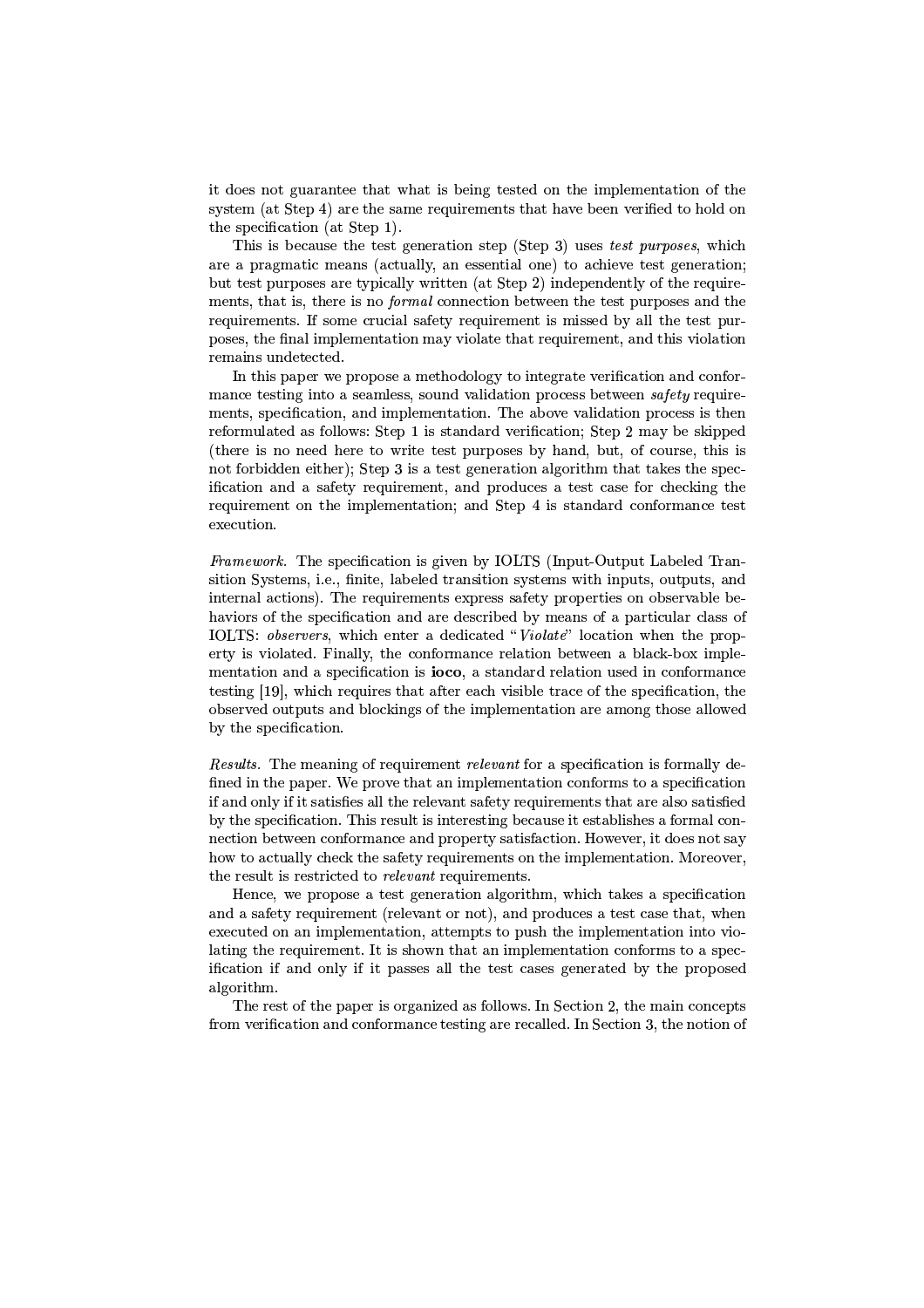

**Figure1.** Example of IOLTS  $S$ 

a safety property relevant to a specification is defined, and a result that connects conformance testing and satisfaction of relevant safety properties is proved. In Section 4, the previous result is extended to take into account arbitrary safety properties. This directly induces a sound and complete test generation algorithm for checking safety properties on the implementation. We conclude in Section 5.

#### Verification and Conformance Testing  $\overline{2}$

**Definition 1 (IOLTS).** An IOLTS is a tuple  $M = (Q, A, \rightarrow, q_o)$  where Q is a finite, non-empty set of states;  $q_o \in Q$  is the initial state;  $\rightarrow \subseteq Q \times A \times Q$  is the transition relation; and A is a finite alphabet of actions, partitioned into three sets  $A = A_2 \cup A_1 \cup I$ , where  $A_2$  is the set of input actions,  $A_1$  is the set of output actions, and I is the set of internal actions.

The actions in  $A_2 \cup A_1$  are also called *visible actions*. In the examples, a question mark placed before the name of an action (as in "?a") denotes the fact that a is an input  $a \in A_?$ . An exclamation mark (as in "lb") denotes an output  $b \in A_!$ . Internal actions are generically denoted by  $\tau$ .

*Example 1.* The IOLTS depicted in Figure 1 describes a simple nondeterministic system. In the initial state  $q_0$ , the system can either spontaneously emit !b and block itself waiting in state  $q_1$  for an ?a; or directly wait for an ?a in  $q_0$  and then, nondeterministically go to either  $q_2$  or  $q_4$ . In  $q_2$ , the system may only emit !b and deadlock in  $q_3$ , while in  $q_4$ , !b then !c are emitted, followed by a loop of internal actions (a livelock).

#### $2.1$ **Notations and Basic Definitions**

Let  $M = (Q, A, \rightarrow, q_0)$  be an IOLTS. The notation  $q \stackrel{a}{\rightarrow} q'$  stands for  $(q, a, q') \in \rightarrow$ and  $q \stackrel{a}{\rightarrow}$  for  $\exists q' : q \stackrel{a}{\rightarrow} q'$ . An IOLTS is sometimes identified with its initial state, i.e., we write  $M \to \text{for } q_0 \to \text{Let } \mu_i \in A$  denote some actions,  $a_i \in A \setminus I$  some visible actions,  $\tau_i \in I$  some internal actions,  $\sigma \in (A \setminus I)^*$  a sequence of visible actions,  $q, q' \in Q$  some states.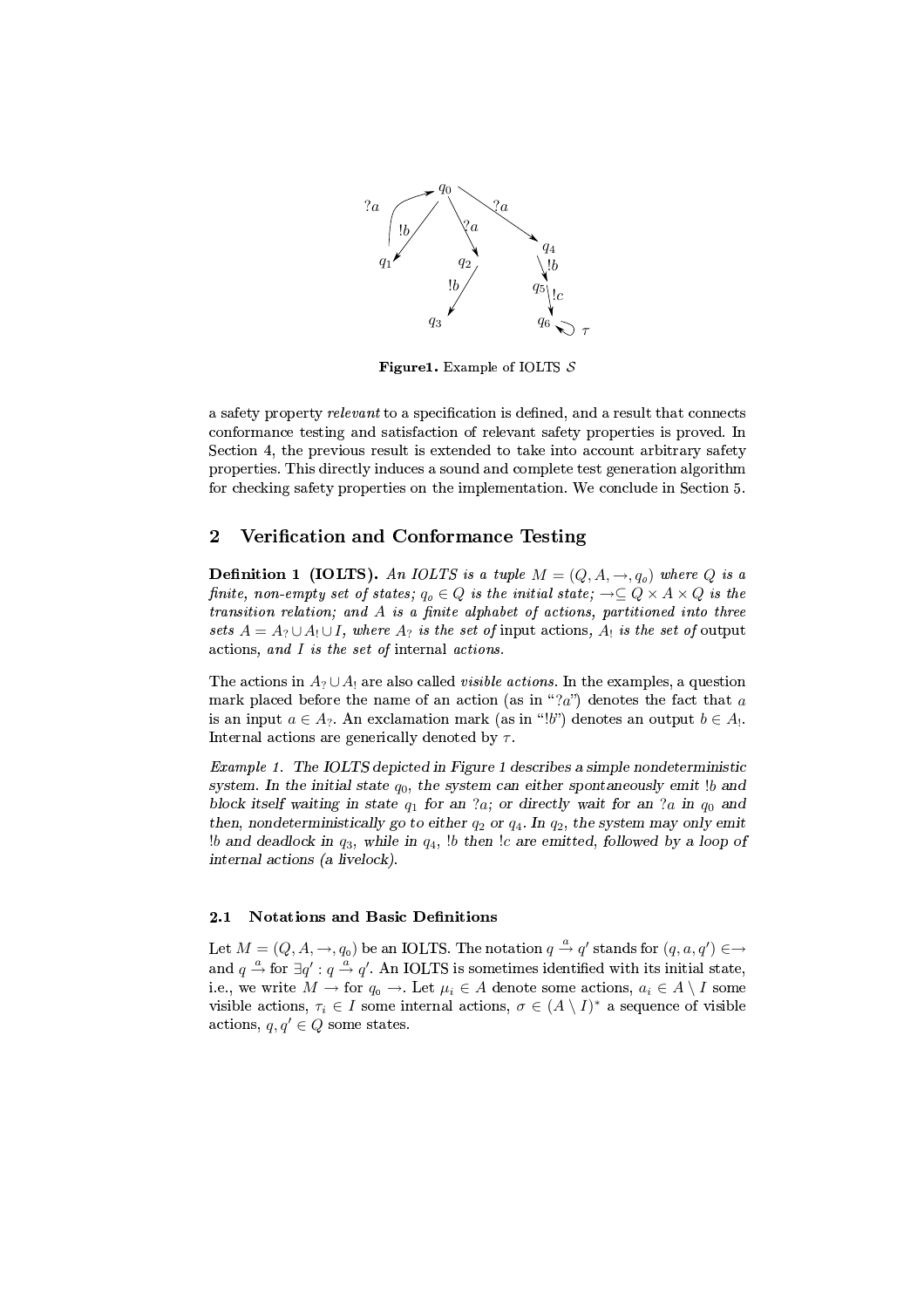- 
- We write  $q^{\mu_1} \stackrel{\ldots \mu_n}{\rightarrow} q'$  for  $\exists q_0, \ldots, q_n : q = q_0 \stackrel{\mu_1}{\rightarrow} q_1 \stackrel{\mu_2}{\rightarrow} \cdots \stackrel{\mu_n}{\rightarrow} q_n = q'.$ <br>- The notation  $\Gamma(q)$  stands for  $\{\mu \in A \mid q \stackrel{\mu}{\rightarrow}\},$  i.e., the set of fireable actions in q. Similarly  $\Gamma^{-1}(q)$  denotes the set  $\{\mu \in A | \exists q'. q' \stackrel{\mu}{\rightarrow} q\}.$
- Visible behaviors are described by the  $\Rightarrow$  relation, defined by  $q \stackrel{\epsilon}{\Rightarrow} q' \stackrel{\epsilon}{=} q =$  $q'$  or  $q^{r_1 \cdot r_2 \cdot \cdot \cdot r_n * q'}$  and  $q \stackrel{a}{\Rightarrow} q' \stackrel{c}{\triangleq} \exists q_1, q_2 : q \stackrel{\varepsilon}{\Rightarrow} q_1 \stackrel{a}{\to} q_2 \stackrel{\varepsilon}{\Rightarrow} q'$ . We also write<br>  $q^{a_1 \cdot \cdot \cdot a_n} q'$  for  $\exists q_0, \ldots, q_n : q = q_0 \stackrel{a}{\Rightarrow} q_1 \cdots \stackrel{a}{\Rightarrow} q_n = q'$ <br>  $- Traces(q) \stackrel{\Delta}{=} \{\sigma \in (A$
- the sequences of visible actions that are fireable from a state  $q$  (resp. from the initial state of the IOLTS  $M$ ).
- For  $q \in Q$  and a trace  $\sigma \in Traces(q)$ , we denote by q after  $\sigma \triangleq \{q' \in Q\}$  $Q \mid q \stackrel{\sigma}{\Rightarrow} q'$  (resp. *Pafter*  $\sigma \triangleq \bigcup_{q \in P} q$  *after*  $\sigma$ ) the set of states that are reachable from the state q (resp. from the set of states P) by sequences of actions whose projection onto visible actions is  $\sigma$ .
- For  $q \in Q$ ,  $Out(q) \triangleq \Gamma(q) \cap A_1$  is the set of fireable outputs in q. This notion is naturally extended to sets of states: for  $P \subseteq Q$ ,  $Out(P) \triangleq \bigcup_{q \in P} Out(q)$ . Likewise,  $In(q)$  (resp.  $In(P)$ ) denote the set of fireable inputs in  $q \in Q$  (resp. in  $P \subseteq Q$ ).
- Finally, an IOLTS M is *input-complete* whenever  $\forall q \in Q$ ,  $In(q$  after  $\epsilon) = A_?$ , that is, in each state, all inputs are accepted, possibly after a sequence of internal actions (here,  $\epsilon$  denotes the empty trace).

Based on the previous notations we introduce some common definitions.

**Definition 2 (Deterministic IOLTS).** An IOLTS M is deterministic if  $I^M$  =  $\emptyset$ , and for all  $q, q', q'' \in Q^M$  and  $a \in A^M$ ,  $q \stackrel{a}{\rightarrow} q'$  and  $q \stackrel{a}{\rightarrow} q''$  imply  $q' = q''$ .

Given an arbitrary IOLTS  $M$ , one can construct a deterministic IOLTS  $det(M)$ with the same visible behavior, i.e.,  $Trace(M) = Trace(det(M)).$ 

**Definition 3** (Determinization). The deterministic IOLTS of an IOLTS  $M =$  $(Q, A, \rightarrow, q_o)$  is  $det(M) = (2^Q, A \setminus I, \rightarrow_d, q_o$  after  $\varepsilon)$ , whose transition relation  $\rightarrow_d$  is the smallest relation defined by:  $P \stackrel{a}{\rightarrow}_d P'$  if  $P' = P$  after a.

The synchronous composition of two IOLTS performs synchronization on their common visible actions and lets them evolve independently by internal actions:

**Definition 4 (Synchronous composition).** Let  $M_i = (Q_i, A^i, \rightarrow_i, q^i, a)$ ,  $i =$ 1,2 be two IOLTS, with  $I_i$  the internal actions of  $M_i$ . The synchronous composition  $M_1 \parallel M_2$  of  $M_1$  and  $M_2$  is an IOLTS  $(Q, A, \rightarrow, q_0)$  such that:

$$
-Q = Q^1 \times Q^2, q_o = (q_o^1, q_o^2), A = A^1 \cap A^2 \cup (I^1 \cup I^2)
$$
  

$$
- \rightarrow
$$
 is the smallest relation in  $Q \times A \times Q$  satisfying

$$
(q_1, q_2) \stackrel{a}{\rightarrow} \begin{cases} (q'_1, q'_2) & \text{if } a \in A \setminus (I^1 \cup I^2) \ \wedge \ q_1 \stackrel{a}{\rightarrow}_1 q'_1 \ \wedge \ q_2 \stackrel{a}{\rightarrow}_2 q'_2 \\ (q'_1, q'_2) & \text{if } a \in I^1 \ \wedge \ q_1 \stackrel{a}{\rightarrow}_1 q'_1 \\ q_2 \stackrel{a}{\rightarrow}_2 q'_2 \end{cases}
$$

It is not hard to show that  $Trace(M_1 || M_2) = Trace(M_1) \cap Trace(M_2)$ .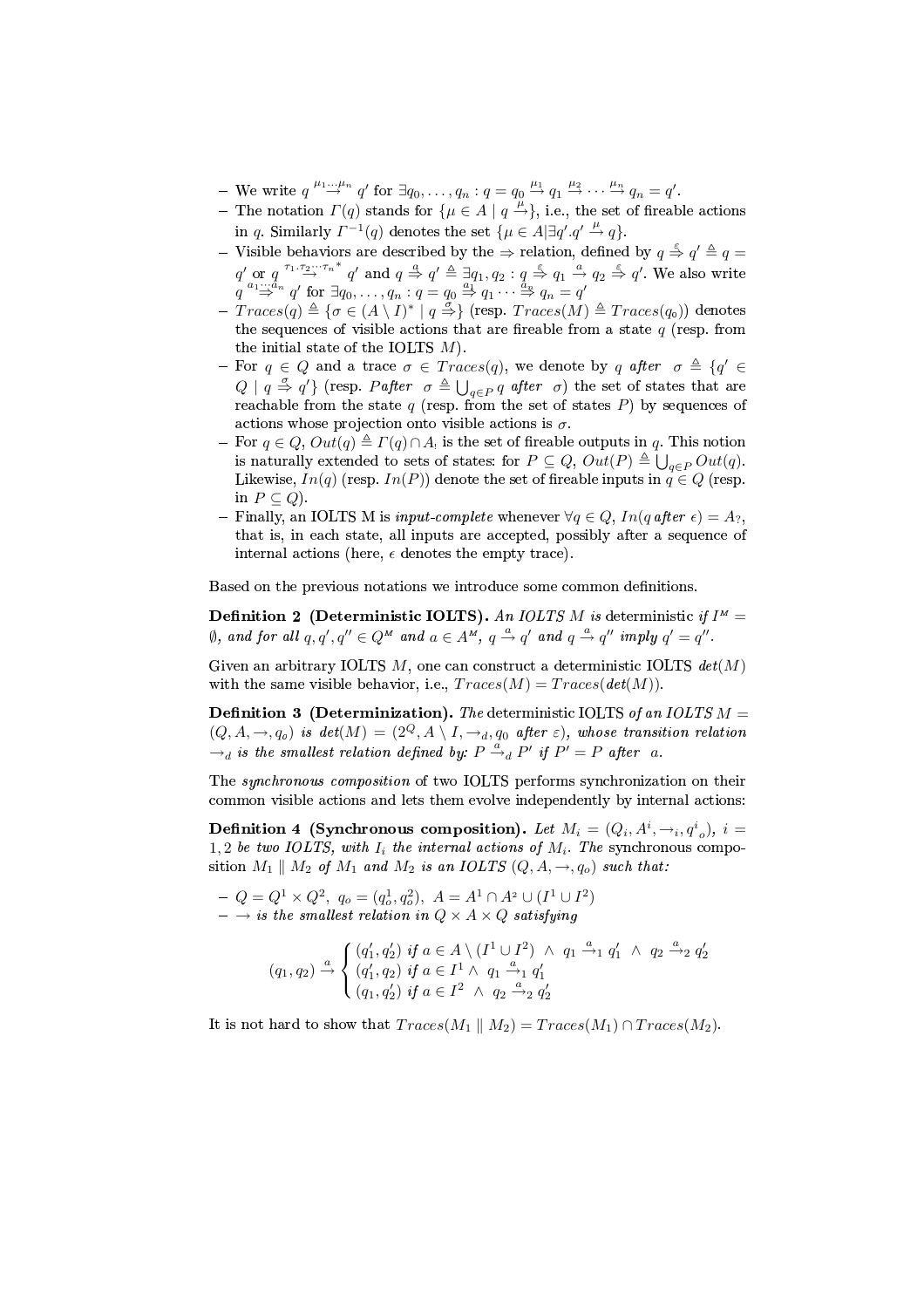

**Figure2.** Sample observer. For  $A \subseteq A^{\omega}$ , the notation  $* - A$  is a shortcut for  $A^{\omega} \setminus A$ .

#### Verification of safety properties  $2.2$

The verification problem considered here is: given a reactive system  $M$  and a property  $\psi$ , does M satisfy  $\psi$  (M  $\models \psi$ )? We model properties using observers, which are a particular class of IOLTS.

**Definition 5 (Observer).** An observer for an IOLTS M is a deterministic  $\overline{IOLTS} \omega = (Q^{\omega}, A^{\omega}, \rightarrow_{\omega}, q^{\omega}_{o})$  such that  $A^{\omega} = A^{\omega} \setminus I^{\omega}$ , and there exists a unique state  $\overline{Violate_{\omega}} \in Q^{\omega} \setminus \{q^{\omega}_{o}\}$  such that  $\Gamma^{-1}(Violate_{\omega}) \subseteq A^{\omega}_{\perp}$  and  $\Gamma(\overline{Violate_{\omega}}) = \emptyset$ . Its language is  $\mathcal{L}(\omega) = {\sigma \in (A^{\omega})^* | q_0^{\omega}} {\xrightarrow{\sigma}}_{\omega} \text{ Violate}_{\omega}.$ 

An observer expresses the negation of a safety property on the visible behavior of a system. The *Violate* state is entered when the system emits an undesired output. We note that Definition 5 matches the class of Büchi automata obtained from negations of LTL safety formulas [13], except for the self-loop on the *Violate* accepting state, and for the propositions labelling transitions (rather than states).

*Example 2.* Consider the property: between each  $2a$  and  $1c$ , there must be at least one !b. The negation of this property is expressed by the observer depicted in Figure 2. Here, an action  $a$  followed by a  $c$  goes to the Violate location, meaning that the property was violated as there has been no 1b between ?a and  $\lfloor c$ . However, if  $\lfloor b \rfloor$  occurs after  $2a$ , the property cannot be violated unless another ?a occurs, hence, the observer goes back to its initial location to wait for another  $?a$ .

Let  $\Omega(M)$  denote the (infinite) set of observers for an IOLTS M. The following definition formalizes the *satisfaction* of  $\omega \in \Omega(M)$  by M:

**Definition 6 (Satisfaction relation).** An IOLTS M satisfies an observer  $\omega \in$  $\Omega(M)$ , denoted  $S \models \omega$ , if and only if  $Trace(S(M) \cap \mathcal{L}(\omega) = \emptyset$ .

 $M \models \omega$  holds whenever no state  $(q, Violate_{\omega})$  with  $q \in Q^M$  is reachable in  $M \parallel \omega$ .

*Example 3.* The IOLTS S depicted in Figure 1 satisfies the observer  $\omega$  depicted in Figure 2. Indeed, there is no way that in  $S$  an ?a can be directly followed by !c without !b occurring in between. As these are the only traces that may lead to Violate in  $\omega$ , we conclude that  $S \models \omega$ .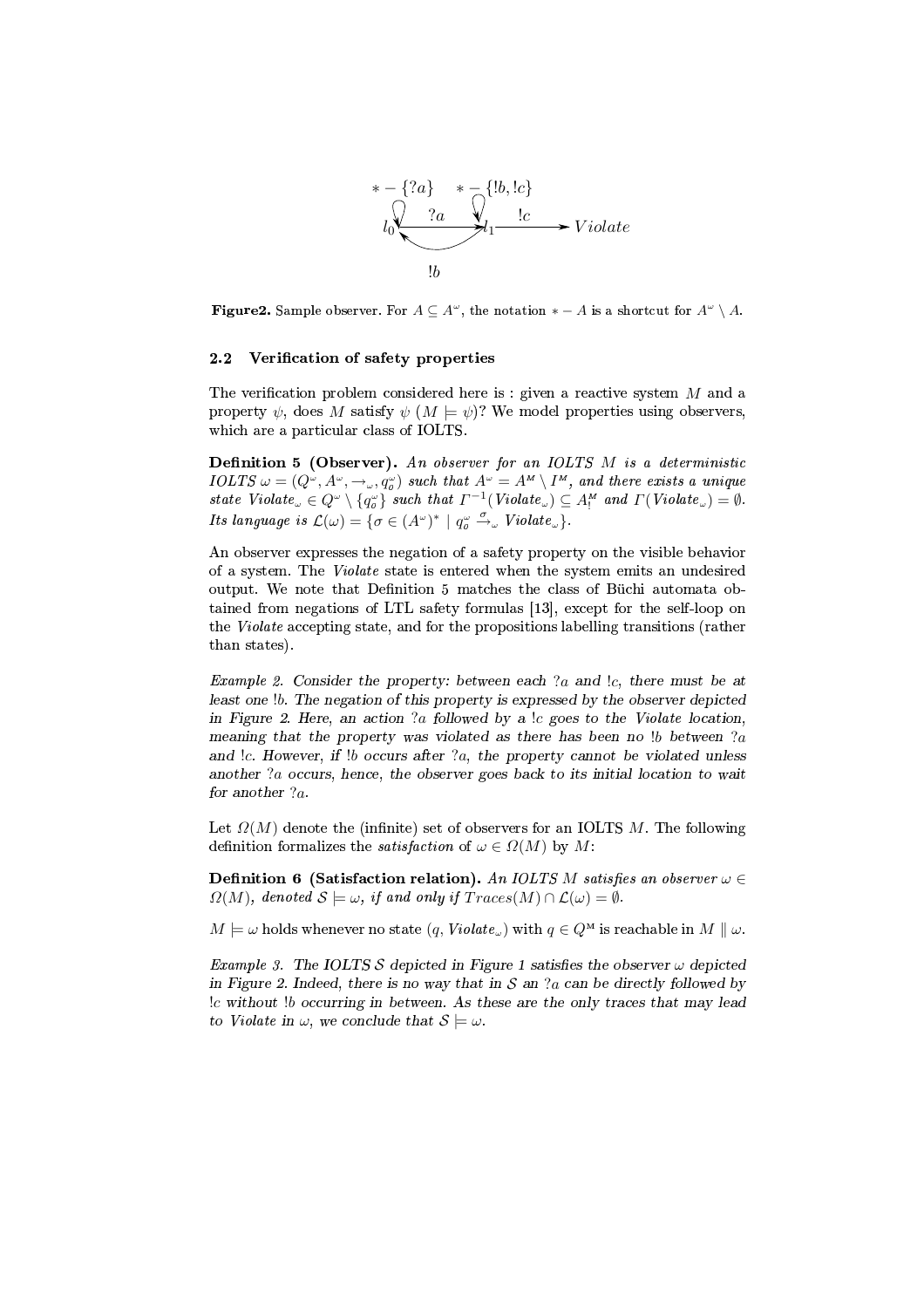#### $2.3$ **Conformance Testing**

The goal of conformance testing is to establish whether a black-box implementation  $\mathcal I$  conforms to its formal specification  $\mathcal S$ . In our framework, the specification is given by an IOLTS  $S = (Q^s, A^s, \rightarrow_s, q_0^s)$ . The implementation  $\mathcal I$  is not a formal object (it is a physical system) but, in order to reason about conformance, it is necessary to assume that the behavior of  $\mathcal I$  can be modeled by a formal object in the same class as the specification and having a *compatible interface* with it, i.e., having the same set of visible actions. Moreover, the implementation can never refuse an input from the environment (it is *input-complete*).

These assumptions are called *test hypothesis* in conformance testing [19]. Thus, the implementation is modeled by an input-complete IOLTS  $\mathcal{I} = (Q^{\mathcal{I}}, A^{\mathcal{I}}, \rightarrow_{\mathcal{I}})$  $(a_0^{\mathcal{I}})$  with  $A^{\mathcal{I}} = A^{\mathcal{I}}_1 \cup A^{\mathcal{I}}_1 \cup I^{\mathcal{I}}$ ,  $A^{\mathcal{S}}_2 = A^{\mathcal{I}}_2$ , and  $A^{\mathcal{S}}_1 = A^{\mathcal{I}}_1$ .

Quiescence: The tester observes not only responses of the implementation, but also *absence of response* (i.e., in a given state, the implementation does not emit any output for the tester to observe). This is called *quiescence* in conformance testing. There are three possible reasons for quiescence:

- A *deadlock* state is a state where the system cannot evolve:  $\Gamma(q) = \emptyset$ .
- $-$  An *output quiescent* state is a state where the system is waiting only for an input from the environment, i.e.  $\Gamma(q) \subseteq A_2$ .
- $-$  A *livelock* state is a state from which the system diverges by an infinite sequence of internal actions. In the case of finite state systems that we consider, a livelock is a loop of internal actions, i.e.,  $\exists \tau_1, \ldots, \tau_n, q \stackrel{\tau_1, \ldots, \tau_n}{\rightarrow} q$ .

In practice, quiescence is observed using timers : a timer is reset whenever the tester sends a stimulus to the implementation; when the timer expires, the tester observes quiescence. It is assumed that the timer is set to a value large enough such it only expires only when no response will ever occur.

At the model level, however, quiescence is materialized by adding a special output action  $\delta$  that manifests itself in quiescent states [19].

**Definition 7 (Suspension IOLTS).** The suspension IOLTS of an IOLTS  $S =$  $(Q, A, \rightarrow, q_o)$  is an IOLTS  $S^{\delta} = (Q^{\delta}, A^{\delta}, \rightarrow_{\delta}, q_o^{\delta})$  with  $Q^{\delta} = Q$ ,  $q_o^{\delta} = q_o$ ,  $A^{\delta} = A \cup {\delta}$  and  $\delta \in A^{\delta}$  ( $\delta$  is an output of  $S^{\delta}$ ). The transition relation of  $S^{\delta}$  is  $\rightarrow_{\delta} \rightarrow \cup \{q \stackrel{\delta}{\rightarrow} q | q \text{ is quiescent}\}.$  The traces of  $S^{\delta}$  are the suspension traces of  $S$ .

*Example 4.* For S depicted in Fig. 1,  $q_3$  is a deadlock,  $q_1$  is an output-lock, and  $q_6$  is a livelock.  $S^{\delta}$  (cf. Fig. 3) is obtained by adding a  $\delta$ -labeled self-loop to them.

Conformance relation A conformance relation formalizes the set of implementations that behave consistently with a specification. Here, we use the classical ioco relation defined by Tretmans [19]. Intuitively, an implementation  $\mathcal I$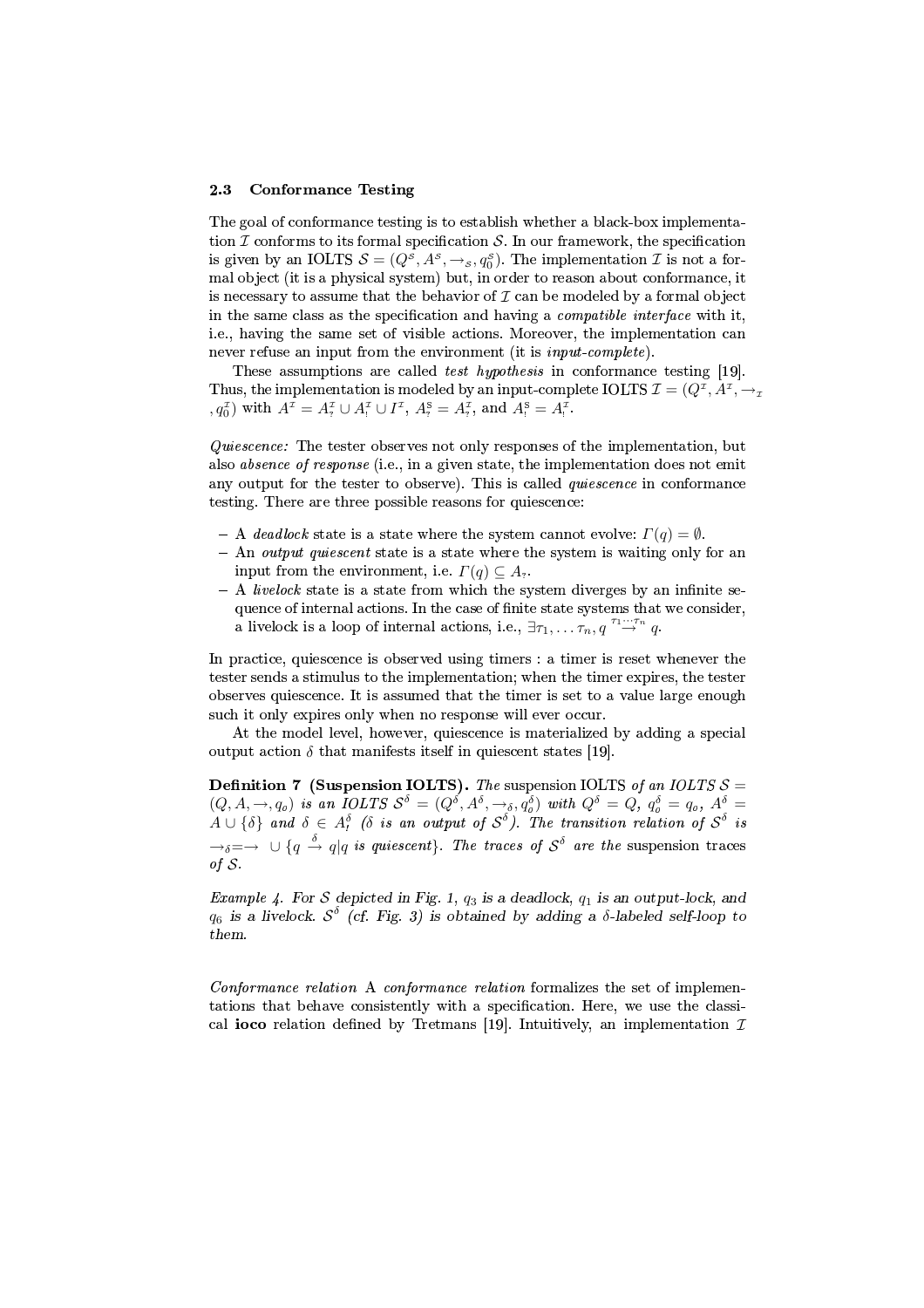

**Figure 3.** The suspension IOLTS  $S^{\delta}$  for the IOLTS S depicted in Figure 1



Figure 4. Suspension IOLTS of Implementations  $\mathcal{I}_1$  and  $\mathcal{I}_2$  from Example 5.

ioco-conforms to its specification  $S$ , if, after each suspension trace of  $S$ , the implementation only exhibits outputs and quiescences that are possible in  $S$ . Formally:

**Definition 8 (Conformance).** For IOLTS  $S$ ,  $I$  such that  $I$  is interface compatible with S, I ioco  $S \triangleq \forall \sigma \in Traces(S^{\delta}), Out(\mathcal{I}^{\delta}$  after  $\sigma) \subseteq Out(S^{\delta}$  after  $\sigma)$ .

Remember that the black-box implementation  $\mathcal I$  is assumed to be input-complete, but the specification S is not necessarily so. Hence, in this framework, the specification is *partial* with respect to inputs, i.e., after an input that is not described by the specification, the implementation may have any behavior, without violating conformance to the specification. This corresponds to the intuition that a specification models a minimal set of services that must be provided by a system. A particular implementation of the system may include more services than what is specified, but these services should not influence conformance to the specification.

*Example 5.* First, consider the implementation  $\mathcal{I}_1$  whose suspension IOLTS is depicted in Figure 4 (left), which only accepts inputs  $2a$  and emits no outputs but quiescence. For S depicted in Figure 1,  $\mathcal{I}_1$  ioco S does not hold, because quiescence is not allowed initially in the suspension IOLTS  $S^{\delta}$  (Figure 3). On the other hand, the implementation  $\mathcal{I}_2$  whose suspension IOLTS is depicted in Figure 4 (right) does conform to S: the first divergence between  $\mathcal{I}_2^{\delta}$  and  $\mathcal{S}^{\delta}$  is on the second input  $a$  in line, which does not violate conformance.

The mechanism for testing the conformance of an implementation with its specification consists in generating test cases from the specification, and running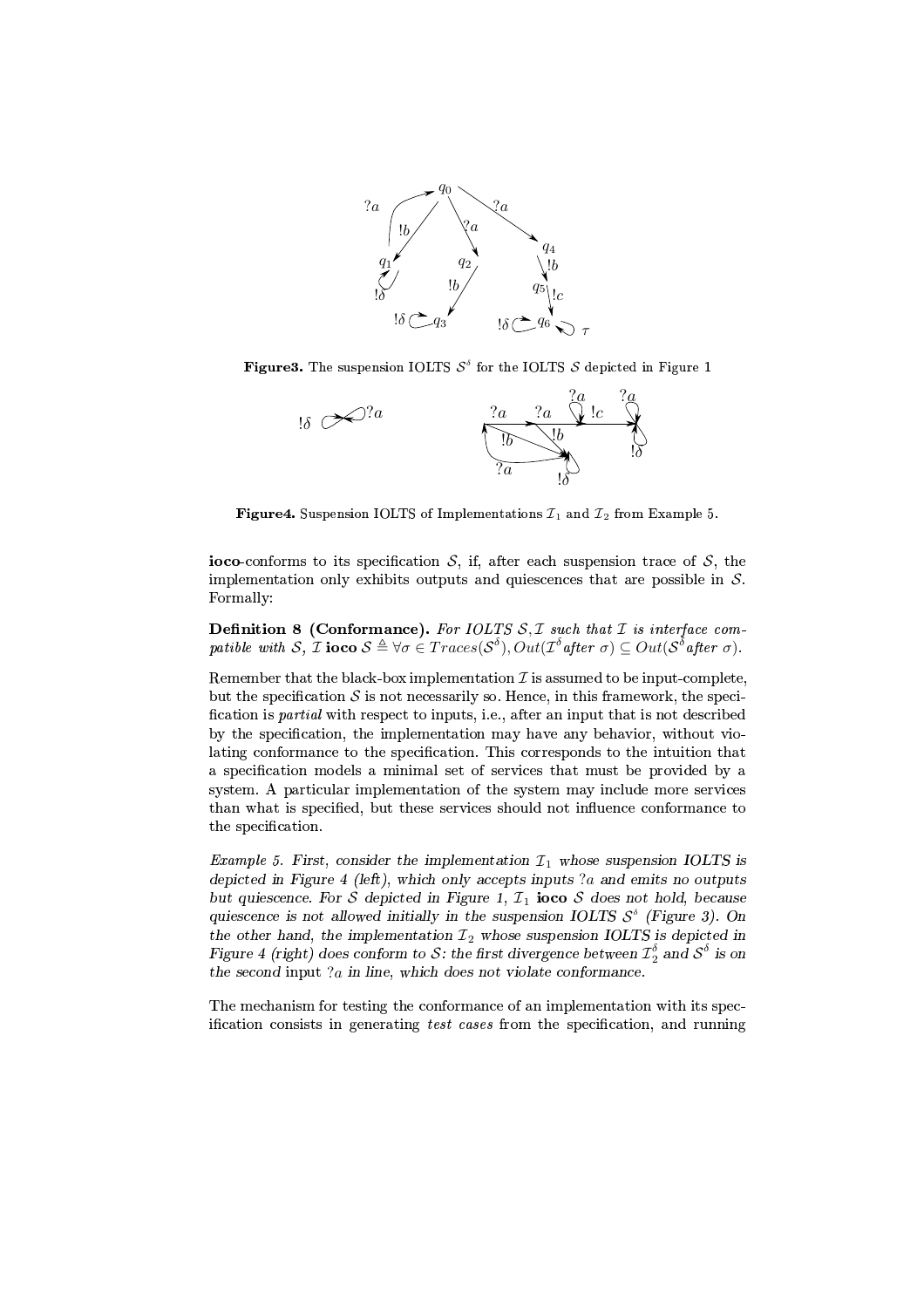them in parallel with the implementation to detect non-conformances between the two representations of the system. Test cases are essentially deterministic, input-complete IOLTS. In Section 4 we show how to generate test cases from the specification using observers for safety properties, in order to test both the satisfaction of the properties by the implementation and its conformance to the specification.

*Example 6.* To see why it is important to extract test cases from the specification, consider a tester that initially stimulates the implementation  $\mathcal{I}_1$  from Example 5 using two consecutive ? a actions. This behavior does not belong to the specification S, which only allows one  $a$  initially (cf. Fig 1). Although  $I_1$  ioco S does not hold, this particular tester cannot observe it, because it has forced the implementation to diverge from the specification by the second ?a. When this happens, the implementation is free to do anything without violating the conformance.

#### 3 **Connecting Conformance and Property Satisfaction**

In this section we establish a relation between conformance  $(\mathcal{I} \text{ i} \text{ o} \text{ o} \mathcal{S})$  and the satisfaction of safety properties by the specification and the implementation  $(S \models \omega, \mathcal{I} \models \omega)$ . Properties are expressed using observers  $\omega \in \Omega(\mathcal{S})$ . Remember that a specification S is a *partial* specification in the sense defined in Section 2.3: the specification does not say what happens after an unspecified input. Hence, an observer is relevant for a specification  $S$  if it may only diverge from  $S$  by outputs:

**Definition 9 (Relevant observer).** An observer  $\omega \in \Omega(M)$  is relevant for M if  $\mathcal{L}(\omega) \subseteq Traces(M) \cdot A_1^M$ . The set of relevant observers for M is denoted  $\rho(M)$ .

*Example 7.* The observer  $\omega$  depicted in Figure 2 is not relevant for the specification S depicted in Figure 1. This is because  $\omega$  accepts arbitrarily many ?a's initially, while S accepts only one. Intuitively,  $\omega$  is not relevant because it says something about behaviors that diverge from  $S$  through an unspecified input.

Relevant observers play an essential role in Theorem 1 below, which establishes a relation between conformance testing and property satisfaction.

To prove Theorem 1 the following technical lemma will be employed.

**Lemma 1.** For A, B, C arbitrary sets,  $\forall x \in A.(x \notin B \Rightarrow x \notin C)$  implies  $(A \cap B = \emptyset \Rightarrow A \cap C = \emptyset).$ 

**Theorem 1.** For all IOLTS  $\mathcal{I}, \mathcal{S} : \mathcal{I}$  ioco  $\mathcal{S} \Leftrightarrow \forall \omega \in \varrho(\mathcal{S}^{\delta})$ .  $\mathcal{S}^{\delta} \models \omega \Rightarrow \mathcal{I}^{\delta} \models \omega$ .

**Proof**:  $(\Rightarrow)$ : *T* ioco *S* is  $\forall \sigma \in Traces(S^{\delta})$ . *Out*( $\mathcal{T}^{\delta}$  after  $\sigma$ )  $\subseteq Out(S^{\delta}$  after  $\sigma)$ (Definition 8). By definition of  $Out(S^{\delta}$  after  $\sigma)$ ,  $Out(\mathcal{I}^{\delta}$  after  $\sigma)$  (cf. Section 2.1):

$$
\forall \sigma \in Traces(\mathcal{S}^{\delta}), \forall a \in A_{1}^{\mathcal{S}^{\delta}}, \sigma \cdot a \in Traces(\mathcal{I}^{\delta}) \Longrightarrow \sigma \cdot a \in Traces(\mathcal{S}^{\delta})
$$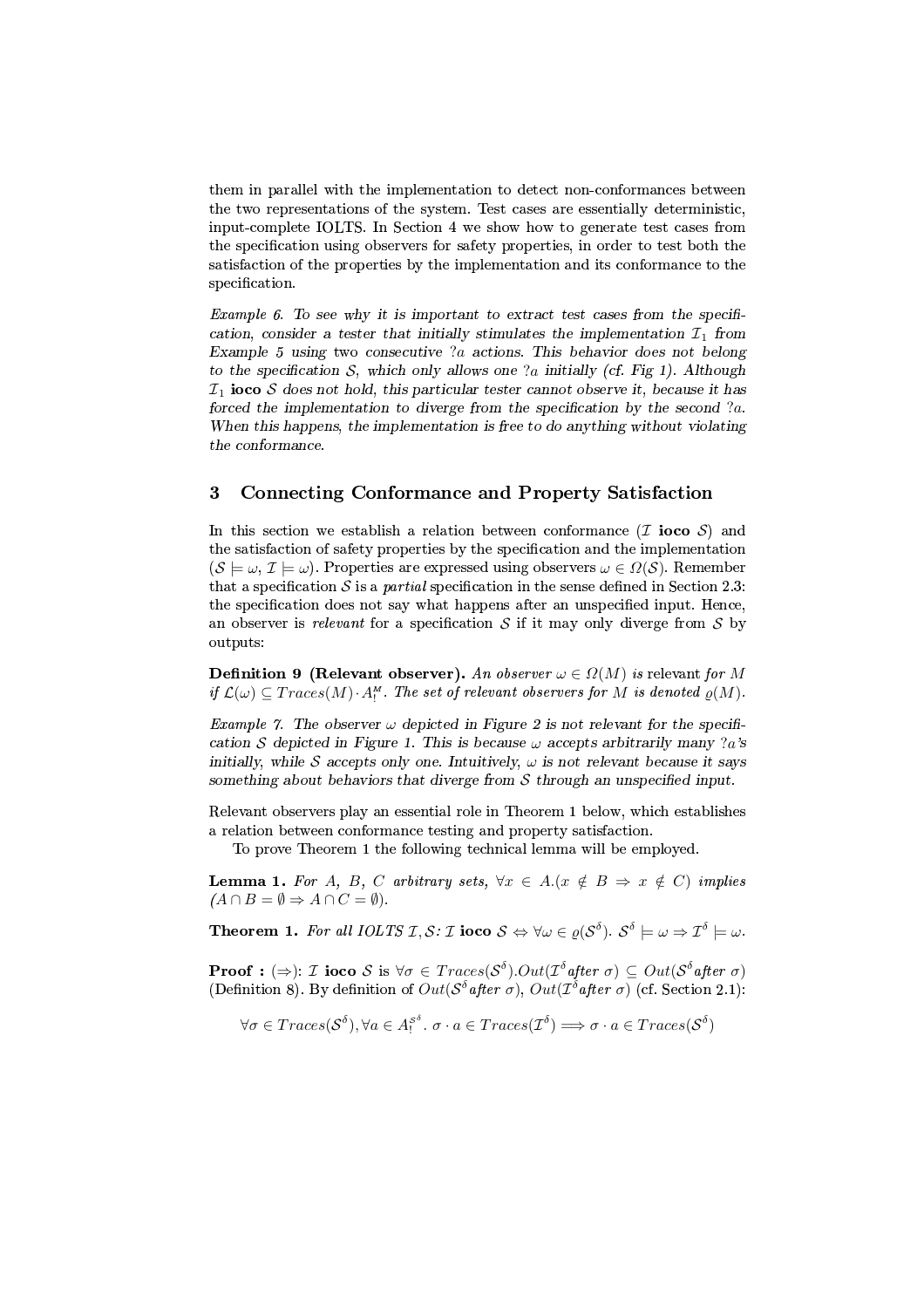which is clearly equivalent to

$$
\forall \sigma \in Traces(\mathcal{S}^{\delta}), \forall a \in A_{!}^{s^{\delta}}. \ \sigma \cdot a \notin Traces(\mathcal{S}^{\delta}) \Longrightarrow \sigma \cdot a \notin Traces(\mathcal{I}^{\delta}) \tag{1}
$$

Now, consider an arbitrary relevant observer  $\omega \in \rho(\mathcal{S}^{\delta})$ . By Definition 9, all the sequences  $\sigma' \in \mathcal{L}(\omega)$  are of the form  $\sigma' = \sigma \cdot a$ , where  $\sigma \in Traces(\mathcal{S}^{\delta})$  and  $a \in A_1^{s\delta}$ . Hence, the implication (1) can be rewritten equivalently as

$$
\forall \omega \in \varrho(\mathcal{S}^{\delta}). \forall \sigma' \in \mathcal{L}(\omega). \; \sigma' \notin Traces(\mathcal{S}^{\delta}) \Longrightarrow \sigma' \notin Traces(\mathcal{I}^{\delta}) \qquad (2)
$$

Using Lemma 1 with  $A = \mathcal{L}(\omega)$ ,  $B = Traces(\mathcal{S}^{\delta})$ ,  $C = Traces(\mathcal{I}^{\delta})$ , we obtain

$$
\forall \omega \in \varrho(\mathcal{S}^{\delta}).\mathcal{L}(\omega) \cap Trace(\mathcal{S}^{\delta}) = \emptyset \Longrightarrow \mathcal{L}(\omega) \cap Trace(\mathcal{I}^{\delta}) = \emptyset \tag{3}
$$

which, by Definition 6 is  $\forall \omega \in \varrho(\mathcal{S}^{\delta})$ .  $\mathcal{S}^{\delta} \models \omega \Rightarrow \mathcal{I}^{\delta} \models \omega$ : this direction is done. (←) Assume  $\neg$ (*Tioco S*). We prove that there exists a relevant observer  $\omega$  ∈  $\phi(S^{\delta})$  such that  $S^{\delta} \models \omega$  but  $\mathcal{I}^{\delta} \not\models \omega$ . This leads to a contradiction and completes the proof. To build  $\omega$ , from  $\neg(\mathcal{I} \text{ is odd})$  we obtain that there exists a sequence of the form  $\sigma \cdot a$  with  $a \in A_1^{\mathcal{S}^\delta}$  such that  $\sigma \in Traces(\mathcal{S}^\delta)$ ,  $a \in Out(\mathcal{I}^\delta \text{ after } \sigma)$ but  $a \notin Out(\mathcal{S}^{\delta}$  after  $\sigma)$ . Let  $\omega$  be an observer such that  $\mathcal{L}(\omega) = {\sigma \cdot a}$ .<br>Then, clearly,  $\omega$  is relevant for  $\mathcal{S}^{\delta}$  as  $\mathcal{L}(\omega) \subseteq Trace(\mathcal{S}^{\delta}) \cdot A_{\delta}^{\mathcal{S}^{\delta}}$ . Also,  $\mathcal{S}^{\delta} \models \omega$  as

 $a \notin Out(\mathcal{S}^{\delta} \text{ after } \sigma)$ , therefore,  $\sigma \cdot a \notin Traces(\mathcal{S}^{\delta})$ , i.e.,  $\mathcal{L}(\omega) \cap Traces(\mathcal{S}^{\delta}) = \emptyset$ ; and  $\mathcal{I}^{\delta} \not\models \omega$  as  $a \in Out(\mathcal{I}^{\delta}$  after  $\sigma)$  and therefore  $\sigma \cdot a \in Trace(\mathcal{I}^{\delta}) \cap \mathcal{L}(\omega) \neq \emptyset$ . Hence, the observer  $\omega$  is relevant for  $S^{\delta}$ ,  $S^{\delta} \models \omega$ , and  $\mathcal{I}^{\delta} \not\models \omega$ : the proof is  $done. \Box$ 

Interpretation. Theorem 1 can be interpreted as follows: an implementation  $\mathcal I$ **ioco-**conforms to its specification S if, whenever  $S^{\delta}$  satisfies a relevant safety property,  $\mathcal{I}^{\delta}$  satisfies it as well. Hence, in order to establish conformance, it is enough to prove that all relevant safety properties satisfied by the specification are also satisfied by the implementation. This is a completeness result, which is impossible to achieve in practice because there may be infinitely many relevant properties that hold on a specification.

On the other hand, Theorem 1 also says that, to detect conformance violation, it is enough to exhibit one relevant property that is satisfied by the specification, but violated by the implementation. This a soundness result and is achievable in practice. However, it does not say how to actually check the violation of the property by the implementation (the observer is not a test case, for example, it is not necessarily input-complete) and, more importantly, it is limited to properties expressed by observers that are relevant to the specification.

These limitations are raised in Section 4. We conclude this section by an example showing that the *relevance* hypothesis is essential for Theorem 1 to hold.

*Example 8.* Consider the observer  $\omega$ , which was shown in Example 7 to be irrelevant for S (Fig. 1). For the same reason,  $\omega$  is irrelevant for  $S^{\delta}$  (Fig. 3). Consider now implementation  $\mathcal{I}_2$  whose suspension IOLTS is depicted in Figure 4. We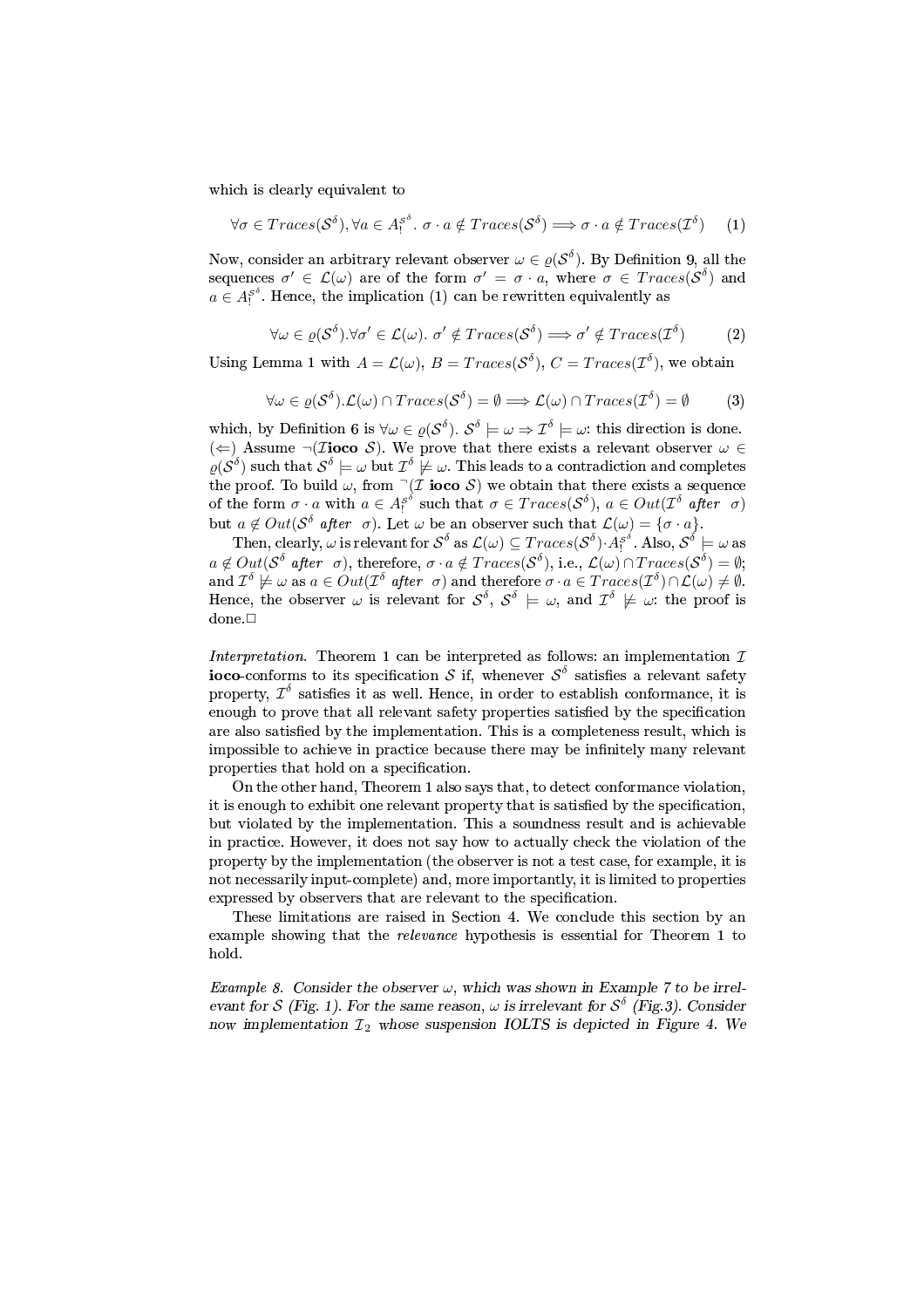have shown in Example 5 that  $\mathcal{I}_2$  ioco S, and in Example 1 that  $\mathcal{S}^{\delta} \models \omega$ , but clearly,  $\mathcal{I}_2^{\delta} \not\models \omega$  because  $\mathcal{I}_2^{\delta}$  admits a lc directly after an  $a$ . That is, except for its irrelevance, the observer  $\omega$  falsifies Theorem 1.

#### $\overline{\mathbf{4}}$ **Test Generation from Safety Requirements**

This section shows how to generate test cases from a specification using a safety requirement as a guide. Intuitively, such a test case guides the implementation, and attempts to "push" it into violating the requirement.

It should be clear from the previous examples that writing a relevant requirement for a given specification (in the sense of Definition 9) is not always easy. For example, the requirement expressed by the observer  $\omega$  from Examples 2 to 8 is a natural (and true) property of S, but it is nevertheless irrelevant for S.

However, when an observer as a whole is irrelevant for a given specification, a subset the observer of it may still be relevant. For example, the sequence  $2a \cdot lc \in \mathcal{L}(\omega)$  is in  $Trace(\mathcal{S}^{\delta}) \cdot A_1^{\mathcal{S}^{\delta}}$ , i.e., it is relevant for  $\mathcal{S}^{\delta}$  in the sense of Definition 9

Hence, we need a test generation algorithm that takes a specification  $S$  and an *arbitrary* requirement  $\omega \in \Omega(S)$ , and automatically sorts out from  $\omega$  what is relevant for  $S$  and what is not. This is done by the following operation.

**Definition 10 (Forcing).** Let  $M = (Q^M, A^M, \rightarrow_M, q_0^M)$  be a deterministic IOLTS and  $\omega = (Q^{\omega}, A^{\omega}, \rightarrow_{\omega}, q_0^{\omega})$  an observer for M. The forcing of M by  $\omega$ , denoted  $M \triangleright \omega$ , is an IOLTS  $(Q^{\triangleright}, A^{\triangleright}, \rightarrow_{\triangleright}, q_o^{\triangleright})$  such that

- the set of states  $Q^{\triangleright}$  is  $(Q^M \times Q^{\omega}) \cup \{ \text{Violate}, \text{Fall} \}$ , where Violate, Fail  $\notin$  $Q^M \times Q^{\omega}$
- the initial state  $q_{o}^{b}$  is  $(q_{o}^{M}, q_{o}^{b})$
- the alphabet  $A^{\triangleright}$  is  $A^M$  (same partitioning between inputs and outputs)
- the transition relation  $\rightarrow_{\sim}$  of  $Q^{\triangleright}$  is the smallest relation defined as follows. For all states  $(p, q) \in Q^{\triangleright}$  and action  $a \in A^{\triangleright}$ :
	- if  $p \xrightarrow{a} p'$ ,  $q \xrightarrow{a} q'$  then  $(p,q) \xrightarrow{a} (p',q')$  $\alpha$
	- if  $a \in A_1$ ,  $p \nightharpoonup_{M_1}^a q \xrightarrow{a}$  Violate<sub>w</sub> then  $(p, q) \xrightarrow{a}$  Violate  $\beta$
	- if  $a \in A_1$ ,  $p \nightharpoonup_M$ ,  $\neg (q \stackrel{a}{\rightarrow}_\omega$  Violate<sub> $\omega$ </sub>), then  $(p, q) \stackrel{a}{\rightarrow}_\sim$  Fail.  $[\gamma]$

*Example 9.* For the IOLTS  $S^{\delta}$  depicted in Figure 1 and  $\omega$  depicted in Fig. 4, the IOLTS  $det(S^{\delta})\rhd\omega$  is depicted in Figure 4 (note that  $\omega \in \Omega(det(S^{\delta}))$ ). For better readability, the Violate and Fail locations have been duplicated.

Definition 10 deserves some comments. The forcing operation performs synchronization on visible actions whenever it is possible (line  $[\alpha]$ ). However, for each *output a* that is not allowed by the specification M,  $M \triangleright \omega$  performs this output anyway. Intuitively, this is because the forcing operation is the first step towards test case generation, and the test cases are executed in parallel with an implementation  $\mathcal I$  of the system to detect property violation and/or non-conformance: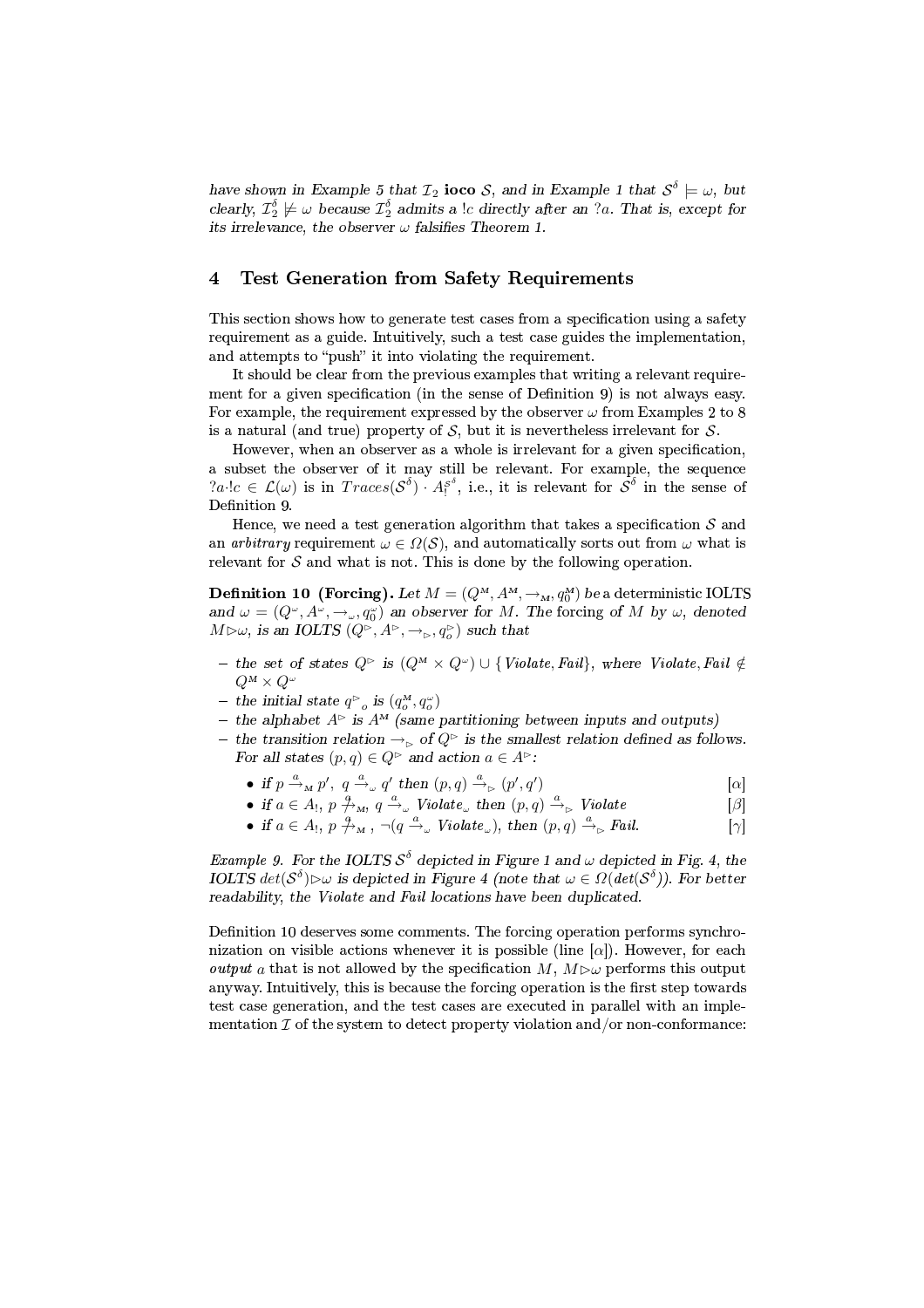

**Figure5.** The  $\triangleright$  operation between  $det(S^{\delta})$  and  $\omega$ 

- If the output a is not allowed by the specification M and leads the observer  $\omega$ into its *Violate*<sub> $\omega$ </sub> state, then  $M \triangleright \omega$  goes into its *Violate* state as well - cf. line [ $\beta$ ]. If this happens when running  $M \triangleright \omega$  in parallel with an implementation  $\mathcal{I}$ , this means that  $\mathcal I$  violates both the conformance to  $M$  and the property defined by  $\omega$ . This is formalized by Theorem 2 below.
- if the output  $a$  is not allowed by  $M$  but does not lead the observer into its Violate<sub>w</sub> state (line [ $\gamma$ ]), then  $M \triangleright \omega$  goes into its Fail state. If this happens when running  $M \triangleright \omega$  in parallel with an implementation *I*, then *I* violates the conformance to  $M$  (but does not necessarily violate the property defined by  $\omega$ ). This is formalized by Theorem 3.

Note that if M is a deterministic IOLTS and  $\omega \in \Omega(M)$ , then  $M \triangleright \omega$  is an observer for M as well, i.e.,  $M \triangleright \omega$  satisfies all the conditions of Definition 5. In particular, its language  $\mathcal{L}(M \triangleright \omega)$  is defined. The following lemma characterizes this language.

**Lemma 2.** For IOLTS M and  $\omega \in \Omega(M)$ ,  $\mathcal{L}(M \triangleright \omega) = \mathcal{L}(\omega) \cap [Trace(M) \cdot A_1^M]$ .

**Proof**: We prove for an arbitrary sequence  $\sigma \in (A^M)^*$  that  $\sigma \in \mathcal{L}(M \triangleright \omega)$  iff  $\sigma \in \mathcal{L}(\omega) \cap [Trace(M) \cdot A_1^M].$ 

First, by Definition 5, a sequence  $\sigma$  that belongs to either of these sets cannot be empty, because *Violate* cannot be the initial state of an observer.

Then,  $\sigma = \sigma' \cdot a \in \mathcal{L}(M \triangleright \omega)$  iff a is an output that has been forced to go to *Violate* in  $M \triangleright \omega$  by rule  $\beta$  of Definition 10. But, by the same rule, this happens if and only if  $\sigma \in \mathcal{L}(\omega)$  and  $\sigma' \in Traces(M)$ , i.e.,  $\sigma \in \mathcal{L}(\omega) \cap [Traces(M) \cdot A_!^M]$ .  $\Box$ 

Lemma 2 says that  $M \triangleright \omega$  is a relevant observer for M (it actually says that  $M \triangleright \omega$ defines the strongest safety requirement weaker than  $\omega$  and relevant for M.

Theorem 2 below is a refinement of Theorem 1, obtained by dropping the *relevance* hypothesis for the observer. Its proof invokes Theorem 1 and Lemma 2.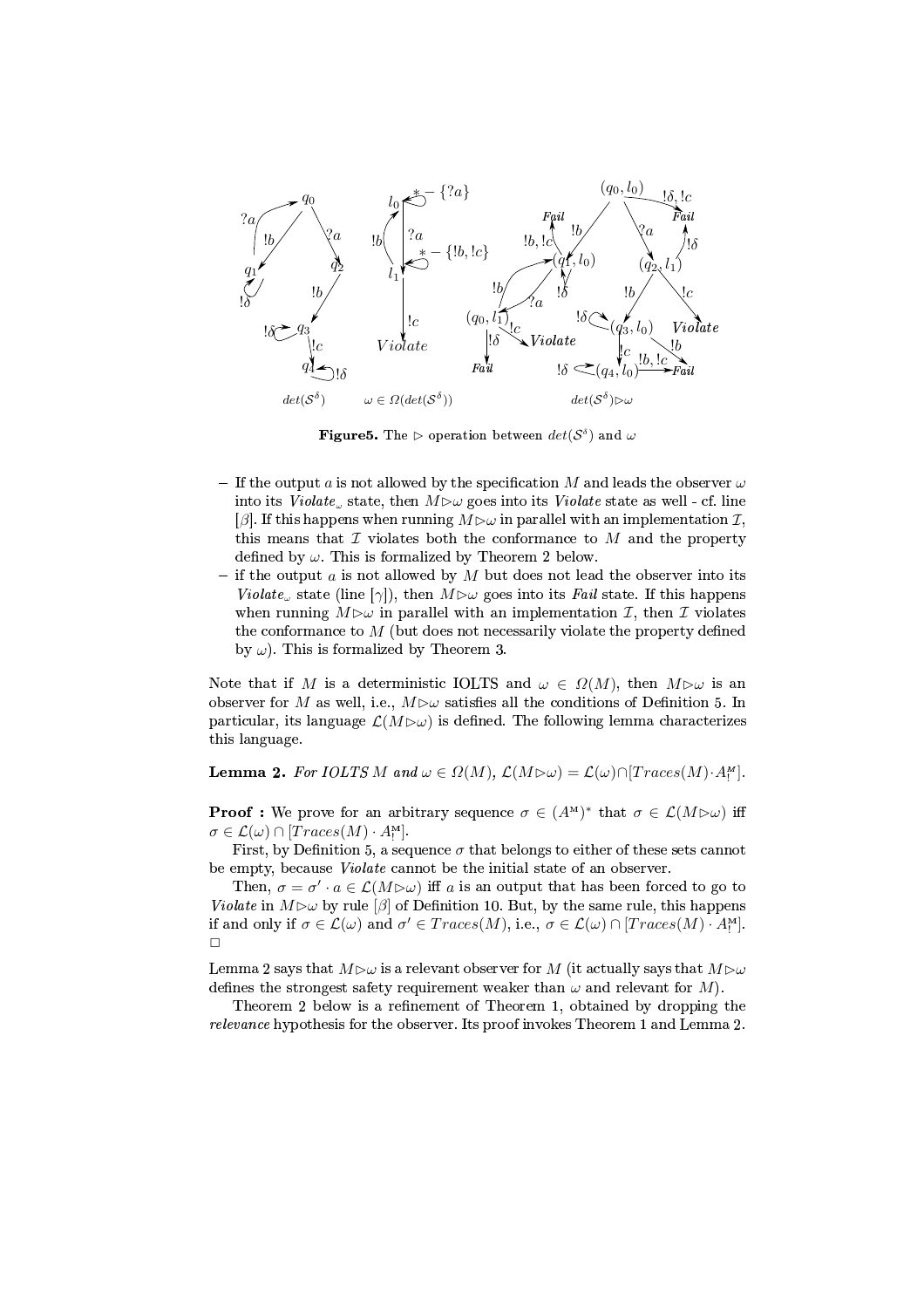**Theorem 2.** Let  $I$  and  $S$  be two IOLTS, then

*I* ioco  $S \Leftrightarrow \forall \omega \in \Omega(\mathcal{S}^{\delta}).\mathcal{S}^{\delta} \models \omega \Rightarrow \mathcal{I}^{\delta} \models (det(\mathcal{S}^{\delta}) \rhd \omega).$ 

**Proof**:  $(\Rightarrow)$  Assume *I* ioco *S* and let  $\omega$  be an arbitrary observer in  $\Omega(S)$  such that  $S^{\delta} \models \omega$ . Thus,  $Trace(S^{\delta}) \cap \mathcal{L}(\omega) = \emptyset$ , which implies  $Trace(S^{\delta}) \cap \mathcal{L}(\omega) \cap [Trace(S^{\delta}) \cdot A^{\delta}] = \emptyset$ , which, by Lemma 2 is just  $S^{\delta} \models (det(S^{\delta}) \triangleright \omega)$ .

Still by Lemma 2 we know that  $det(S^{\delta}) \rhd \omega$  is a relevant observer for  $S^{\delta}$ .<br>Then, using Theorem 1 we obtain:  $S^{\delta} \models (det(S^{\delta}) \rhd \omega) \Rightarrow \mathcal{I}^{\delta} \models (det(S^{\delta}) \rhd \omega)$ .<br>By transitivity of  $\Rightarrow$ , we have  $\mathcal{I}^{\delta} \models (det(S^{\delta}) \rhd \$ 

 $(\Leftarrow)$ : Assume  $\forall \omega \in \Omega(\mathcal{S}^{\delta}).\mathcal{S}^{\delta} \models \omega \Rightarrow \mathcal{I}^{\delta} \models (det(\mathcal{S}^{\delta})\triangleright \omega)$ . Then, in particular, we have that this implication is true for all *relevant* observers  $\omega \in \rho(\mathcal{S}^{\delta})$ , that is,  $\forall \omega \in \varrho(\mathcal{S}^{\delta}) \cdot \mathcal{S}^{\delta} \models \omega \Rightarrow \mathcal{I}^{\delta} \models (det(\mathcal{S}^{\delta}) \rhd \omega)$ . However, by Lemma 2,<br>  $\mathcal{I}^{\delta} \models (det(\mathcal{S}^{\delta}) \rhd \omega)$  implies  $Trace(\mathcal{I}^{\delta}) \cap \mathcal{L}(\omega) \cap [Trace(\mathcal{S}^{\delta}) \cdot A_{1}^{\mathcal{S}^{\delta}}] = \emptyset$ , and, by Definition 9,  $\mathcal{L}(\omega) \subseteq [Trace(\mathcal{S}^{\delta}) \cdot A_{1}^{\mathcal{S}^{\delta}}]$ . Hence, we have  $Trace(\mathcal{I}^{\delta}) \cap \mathcal{L}(\omega) = \emptyset$ , which implies  $\mathcal{I}^{\delta} \models \omega$ .

We have obtained that, for all relevant observers  $\omega \in \varrho(\mathcal{S}^{\delta}), \mathcal{S}^{\delta} \models \omega \Rightarrow \mathcal{I}^{\delta} \models \omega$ holds. By Theorem 1, we obtain  $\mathcal I$  ioco  $\mathcal S$ , and the proof is done.

*Interpretation.* For observers  $\omega$  that represent *true* safety properties of a specification S, whenever  $det(S^{\delta})\rhd\omega$  enters its Violate state when executed in parallel with an implementation  $\mathcal I$ , then  $\mathcal I$  violates both the safety property defined by  $\omega$  (cf. Lemma 2) and the conformance to the specification (cf. Theorem 2).

Hence,  $det(S^{\delta})\rhd\omega$  is the basis for a potentially interesting test case. When it enters its Violate state, the implementation will be assigned the Violate verdict:

Violate: The implementation violates both the property and the conformance

We now consider the situation when  $det(S^{\delta})\rhd\omega$  enters its *Fail* state.

**Theorem 3.** For IOLTS  $\mathcal{I}, \mathcal{S}$  and  $\omega \in \Omega(\mathcal{S}^{\delta})$ , if there exists  $\sigma \in Trace(\mathcal{I}^{\delta})$  $\cap Trace(det(S^{\delta})\rhd\omega)$  such that  $Fail \in (det(S^{\delta})\rhd\omega)$  after  $\sigma$ , then  $\neg(\mathcal{I} \text{ ioco } \mathcal{S})$ .

**Proof**: By Definition 10 line  $[\gamma]$ , Fail  $\in (det(S^{\delta})\triangleright\omega)$  after  $\sigma$  means that  $\sigma =$  $\sigma'$ a, where a is an output  $(a \in A_1)$  which is not fireable in  $det(S^{\delta})$  after the<br>sequence  $\sigma'$ , i.e.,  $a \notin Out(S^{\delta}$  after  $\sigma'$ ). However, by  $\sigma \in Trace(\mathcal{I}^{\delta})$  we have that  $a \in Out(\mathcal{I}^{\delta}$  after  $\sigma'$ ). Then, by Definition 8,  $\neg(\mathcal{I} \text{ isom } \mathcal{S})$ .  $\Box$ 

Interpretation. Theorem 3 says that when  $det(S^{\delta})\rhd\omega$  enters Fail when run on an implementation, the latter violates conformance to the specification (but not necessarily the property  $\omega$ ). In this case, the **Fail** verdict is given:

Fail: The implementation violates the conformance but not necessarily the property

What remains to do is to build from  $det(S^{\delta})\rhd\omega$  an actual test case.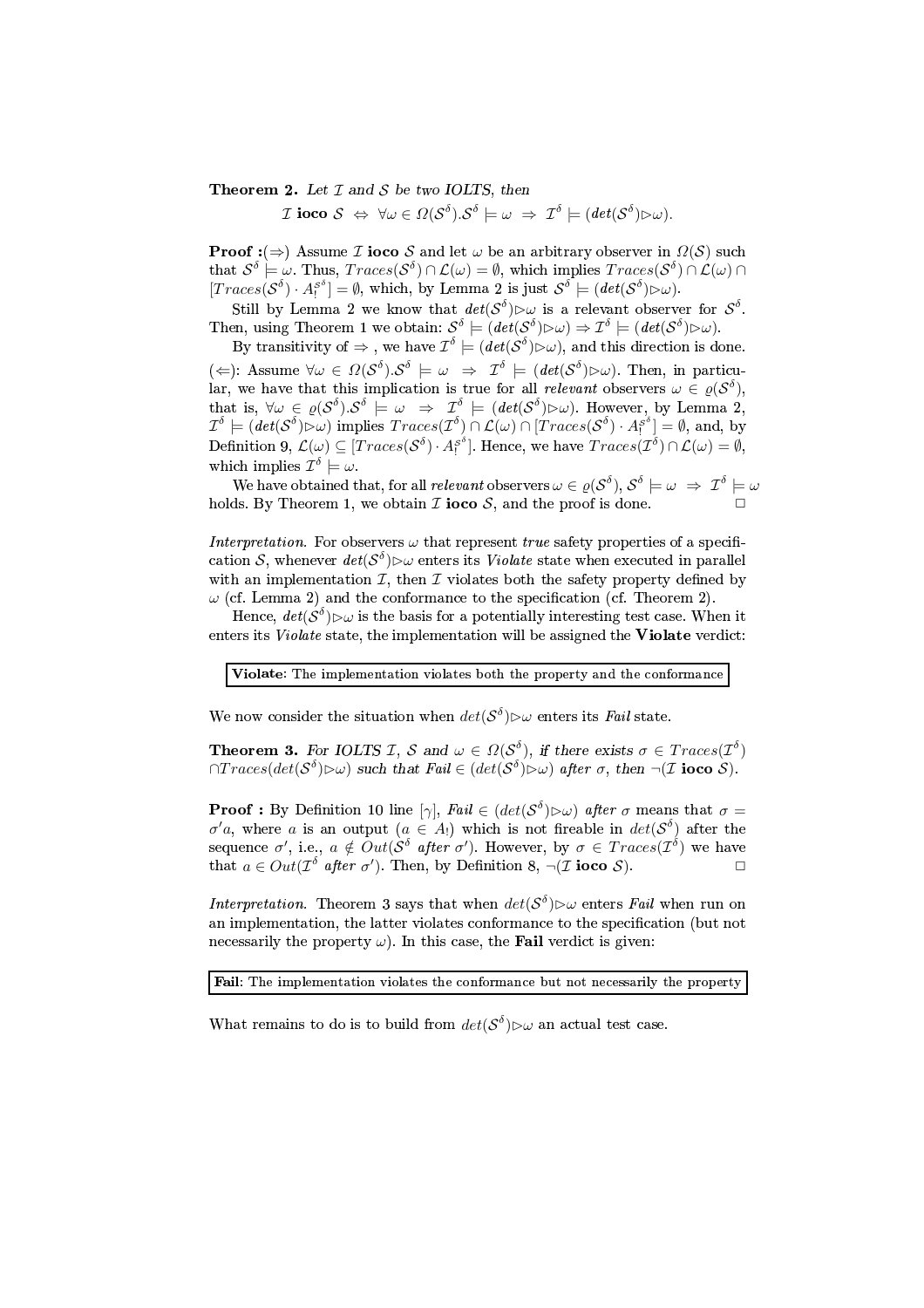Mirror. The next step consists in transforming all inputs of  $det(S^{\delta})\rhd\omega$  into outputs and reciprocally. This is called the mirror operation. It is necessary because, in the test execution process, the actions of the implementation and those of the test case must complement each other.

*Pruning.* This operation consists in suppressing from  $det(S^{\delta})\rhd\omega$  the subgraphs that cannot lead to *Violate*. Here, the main goal of testing is to check the violation of the requirement after a trace of the specification, and, if an implementation leads a tester (extracted from the specification) into a subgraph that cannot lead to *Violate*, the current test experiment will never be able to achieve this goal.

There are two situations, depending on whether the subgraph (from which *Violate* is unreachable) was entered through an input or an output:

- the subgraph has been entered by an *output* of the tester. In this case, the transition labeled by that output (together with the whole subgraph), are removed. Intuitively, the tester has control over its outputs, thus, it may decide not to stimulate the implementation with an output if it knows that this will never lead to a Violate verdict.
- the subgraph has been entered by an *input* of the tester (that does not directly lead to  $Fail$ ). In this case, only the transition labeled by that input is kept (the rest of the graph is removed). The destination of the transition is set to a new state called *Inconc*, which means that no *Violate* verdict can be given any more (but the conformance was not violated). Hence, for completeness, in this situation the verdict will be Inconc (inconclusive).

Inconc: neither Fail nor Violate have occurred and Violate cannot occur any more

Let  $test(S, \omega) = prune(mirror(det(S^s) \triangleright \omega))$  denote the IOLTS obtained after these operations.  $test(S, \omega)$  is the test case generated from specification S and observer  $\omega$ . It is not hard to see that by replacing  $det(S^{\delta})\triangleright\omega$  by  $test(S, \omega)$  in the statements of Theorems 2, 3 the proofs still hold. This is because  $test(S, \omega)$  satisfies Lemma 2 as well, i.e.,  $\mathcal{L}(test(S, \omega)) = \mathcal{L}(det(\mathcal{S}^{\delta}) \triangleright \omega) = \mathcal{L}(\omega) \cap [Trace(\mathcal{S}^{\delta})]$ .  $A_1^{\delta}$ , as only subgraphs that *cannot lead to Violate* have been suppressed by pruning.

The above property of the language of  $test(S, \omega)$  is enough to establish Theo $rem<sub>2</sub>$ 

On the other hand, Theorem 3 is concerned with traces of  $det(S^{\delta})\rhd\omega$  that lead to Fail, and a trace that leads to Fail in test( $S, \omega$ ) also leads to Fail in  $det(S^{\delta}) \rhd \omega$ .

This establishes that Theorem 3 still holds when  $det(S^{\delta})\rhd\omega$  is replaced by  $test(S, \omega).$ 

*Example 10.* The test case depicted in Figure 6 checks the property: "between each ?a and !c, there is at least one !b" (cf. Example 2). The Fail location has not been represented; there is an implicit transition to Fail from each state, labeled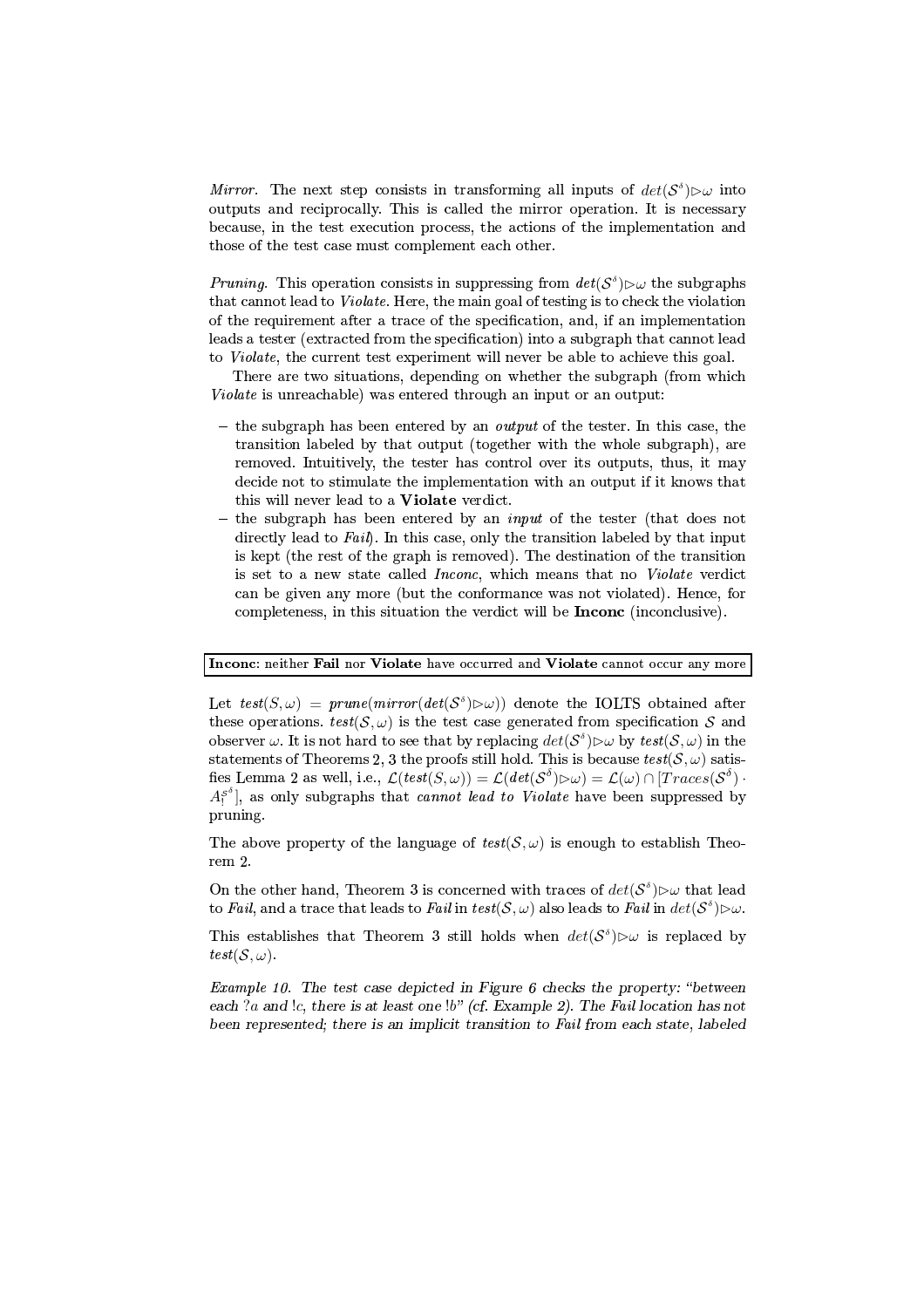

**Figure6.** Test case generated from S and  $\omega$  (except the Fail location).

by all the input actions that do not go anywhere else. Implementation  $\mathcal{I}_2$  from Example 5, which initially receives an  $a$  and then emits  $b$  (cf. right of Figure 4) violates neither the property nor conformance to  $S$  on this trace, and our test case will never be able to detect violation of the requirement in the future, hence. the Inconc verdict is assigned. An implementation that receives an  $a$  initially and then directly emits !c violates both the property and the conformance, hence, the verdict is Violate. Finally, an implementation that emits  $\delta$  initially, violates the conformance to the specification (but not the property): the verdict is Fail.

#### $\overline{5}$ Conclusion, Related Work, and Future Work

We now recall the framework proposed in the paper and the main results obtained. A system is viewed at three different levels of abstraction: high-level requirements  $R$ , operational specification  $S$ , and final, black-box implementation  $I$ . In the proposed framework, all three views are modeled using Input-Output Labeled transition systems, which are labeled transition systems whose actions are partitioned into inputs, outputs, and internal actions.

The conformance relation **ioco** [19] links  $\mathcal I$  and  $\mathcal S$ , and the satisfaction relation  $\models$  links S (or T) and requirements R. A notion of requirement that is *relevant* for a specification is defined, which essentially means that the requirement does not refer to features that are not incorporated into the specification.

Our first result says intuitively that T ioco-conforms to S if and only if T satisfies all relevant requirements that are satisfied by  $S$ . While it is interesting from a theoretical point of view, because it gives an alternative definition of **ioco**conformance, this result is not practical as it is restricted to relevant requirements (which are not always easy to come up with) and it does not say how to actually check a requirement on a black-box implementation.

This can be done by testing, and therefore we propose a test generation algorithm that takes an IOLTS specification  $S$ , and an arbitrary requirement  $\omega$ (relevant or not) expressed using specific IQLTS called *observers*, and produces an IOLTS test case, denoted  $test(S, \omega)$ . The tester emits verdicts: Violate, Fail, and **Incone**, which express relations between  $\mathcal{I}, \mathcal{S},$  and  $\mathcal{R}$ .

Our second result says intuitively that  $\mathcal I$  is order S holds if and only if, for all observers  $\omega$  that express true properties of the specification S, by executing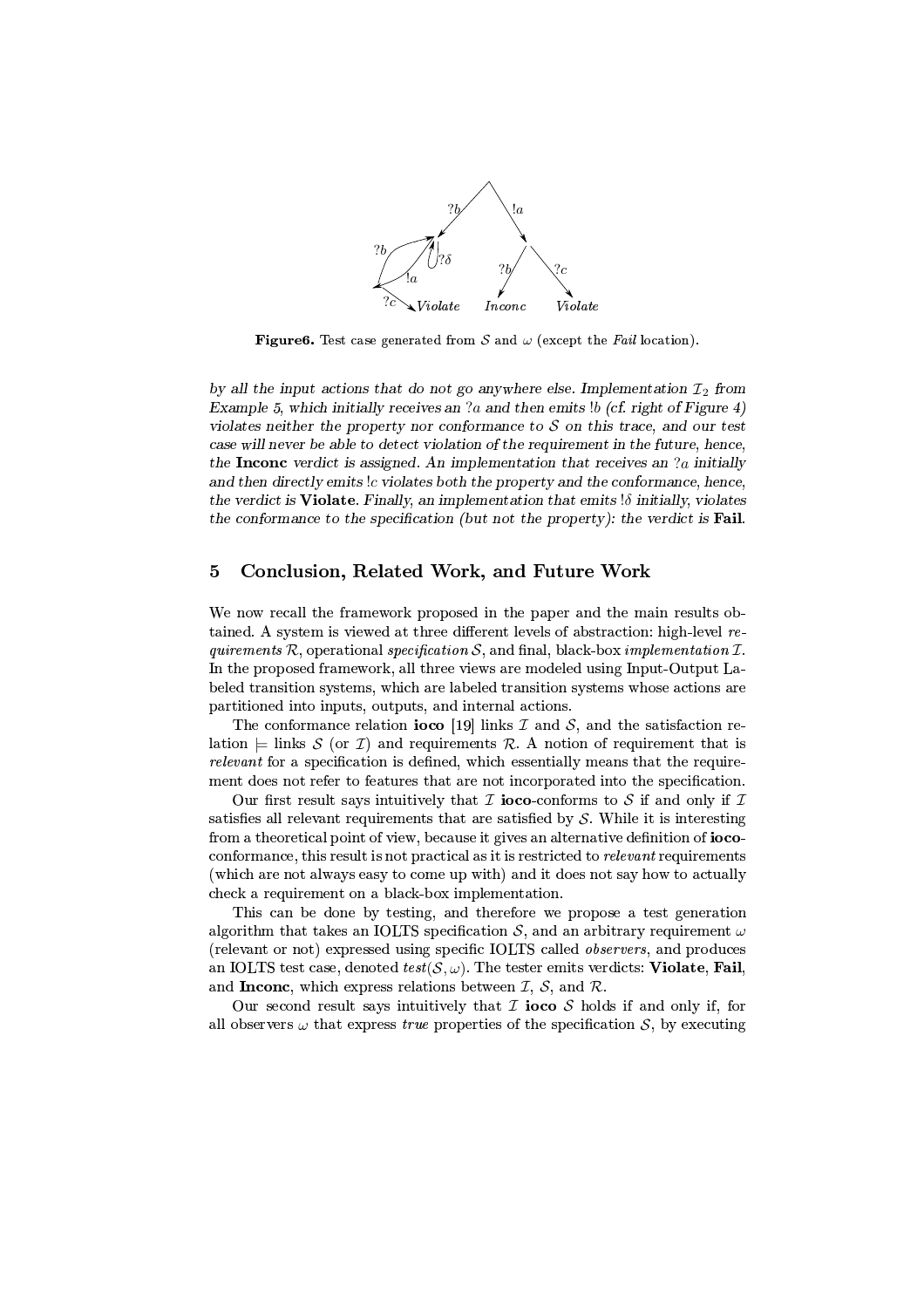$test(S, \omega)$  in parallel with the implementation T, the **Violate** verdict is not obtained.

The "only if" part of this result is a theoretical completeness result: in order to establish conformance, an infinite number of test cases should be executed, and each execution is a potentially infinite process as well.

More interesting in practice is the "if" part of the result, which is a soundness property. Going back to the validation approach proposed in Section 1, it implies that every requirement that holds on the specification allows to automatically generate a test case to check the requirement on the implementation as well.

A similar soundness result holds for the Fail verdict, which says that, if the **Fail** verdict is obtained by executing  $test(S, \omega)$  in parallel with the implementation I, then I is consider to both a The Fail vertict plays the role of a warning in the proposed validation process: when it is issued, the implementation has violated conformance to the specification, and the trace that led to this violation can be examined to check whether this corresponds to a serious problem or not.

Finally, an **Inconc** (inconclusive) verdict means that the current test experiment will never be able to detect the violation of a requirement in the future, therefore, the user may stop the current test experiment and start another one.

Related Work. There exists a lot of interest in formal verification from researchers and, recently, formal verification has started to penetrate the industry. More recently, conformance testing (and other forms of testing) have become a topic of interest to the verification community. This has resulted in new algorithms and tools for testing based on verification technology (mainly model checking)  $[1,4,11,18]$ .

In [6] the authors describe an approach to generate tests from observers describing linear-time temporal logic requirements and to execute the tests directly on the implementation. This is similar to what we do, except for the logic and one more important point: [6] does not require verification of the property on the specification prior to conformance testing, and the test cases do not check conformance, but only that the implementation does not violate the requirements.

The authors of [15] have ideas similar to ours. Given a specification  $S$ , and an invariant  $P$  assumed to be satisfied by  $S$ , mutants  $S'$  of  $S$  are built using standard mutation operators. Then, a combined machine is generated, which extends sequences of  $S$  with sequences of  $S'$ . Next, the SMV model-checker is used to generate sequences that violate  $P$ , i.e., sequences that prove that  $S'$  is a mutant of S violating P. Finally, the sequences are interpreted as test cases. The construction of the combined machine is quite similar to our forcing operation (with S' interpreted as  $\omega$ ). Several other papers, like [7,5], start from a specification S and a property P in a temporal logic (CTL or LTL) satisfied by  $S$ , and use the counter-example facility of a model checker (SMV, SPIN) to generate counter-examples of  $\neg P$ , thus, witnesses of P in S. Some papers like [8] extend the idea to describe coverage criteria in temporal logic and generate test cases using model-checking.

However, all these papers suffer from the same drawbacks. They do not take nondeterminism into account, do not differentiate between inputs and outputs,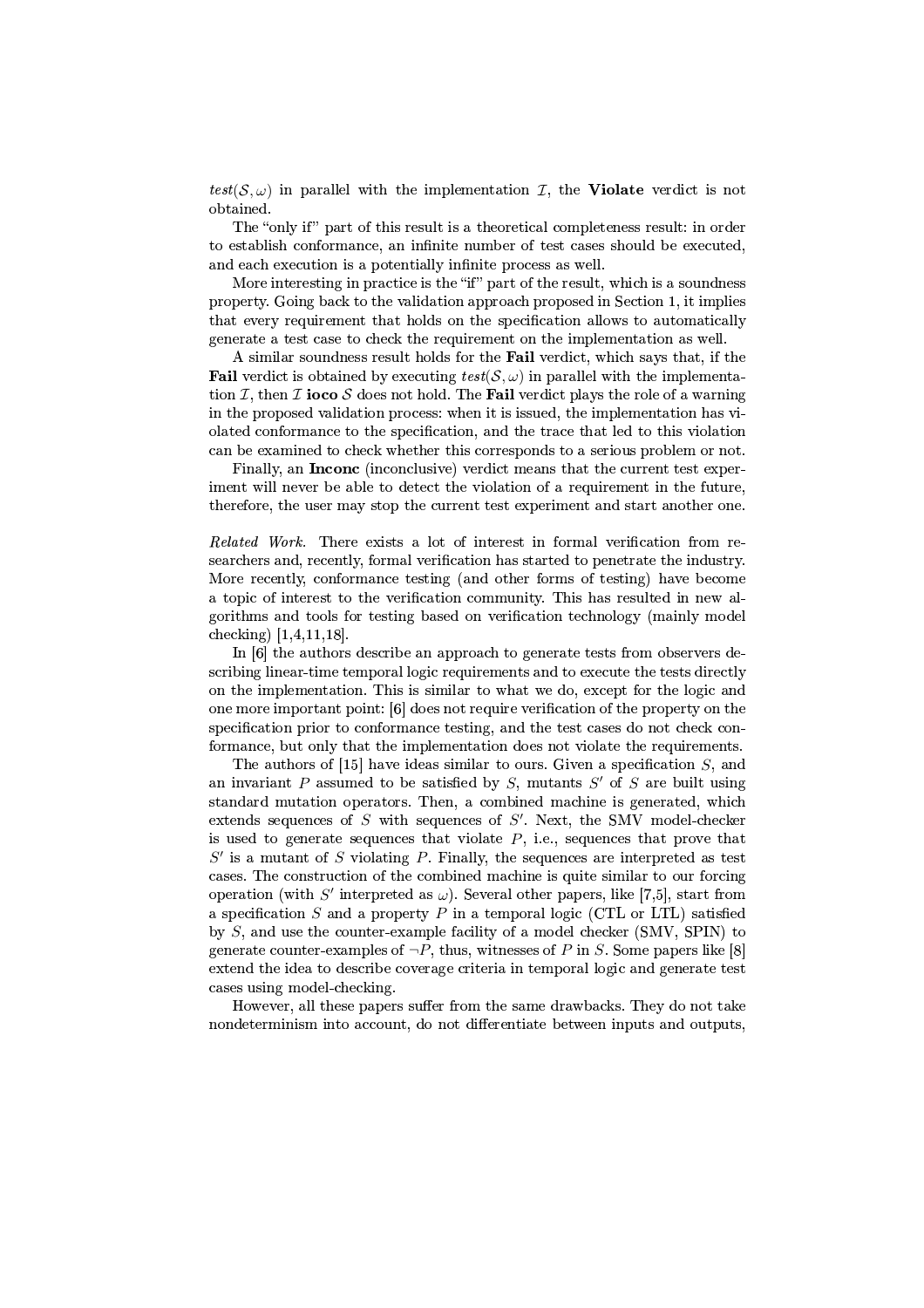and do not formally define conformance testing. Moreover, except [15], they do not relate satisfaction of properties to conformance testing.

In [17] another approach to combine test selection and verification is presented. The idea is to use symbolic test selection techniques to extract test cases from a specification, which, under some sufficient conditions, can be used to perform a compositional verification of the requirements. However, the test selection mechanism is not related to the requirements in a formal way, as it is in this paper.

*Future work*. In the near future we are planning to implement the test generation method for safety properties presented here in the TGV tool [11]. TGV uses test *purposes* as test selection mechanisms, which express *reachability* properties of the specification; a test case is generated for every witness (trace) showing that the specification satisfies a given reachability property [11]. Thus, to perform test generation from safety properties, it is not enough to take the negation of a safety property, and use TGV with the resulting reachability property as a test purpose: if the specification satisfies the safety property (as assumed everywhere in this paper), its negation has no witnesses, thus, TGV produces an empty test case.

Our symbolic test generation tool STG [4], based on abstract interpretation rather than enumeration, is another target for the new test generation algorithm.

We are also planning to extend this framework to LTL safety formulas [13] by a translation of LTL formulas on observable events into observers, and connect this work with that of  $[9,3]$ . The problem addressed by these papers is to check whether temporal logic formulas expressing safety requirements have a sufficient coverage of the specification. Here, coverage is defined by the ability of a formula to distinguish mutants. Thus, if a set of requirements has a good coverage of the specification, the test cases obtained by our method may have a good coverage on implementations, thus, a good chance of finding bugs during test execution.

Finally, in this paper the situation where the specification does not satisfy the requirements has not been considered. We are currently investigating an approach based on previous work  $[12]$  for automatically computing the largest specification contained in the original specification, which satisfies the requirements and does not change the set of implementations that conform to the original specification.

### References

- 1. A. Belinfante, J. Feenstra, R. de Vries, J. Tretmans, N. Goga, L. Feijs, and S. Mauw. Formal test automation: a simple experiment. In International Workshop on the Testing of Communicating Systems (IWTCS'99), pages 179-196, 1996.
- 2. M. Bozga, J.-C. Fernandez, L. Ghirvu, C. Jard, T. Jéron, A. Kerbrat, P. Morel, and L. Mounier. Verification and test generation for the sscop protocol. Science of Computer Programming, 36(1):27-52, 2000.
- 3. H. Chockler, O. Kupferman, R.P. Kurshan, and M.Y. Vardi. A practical approach to coverage in model checking. In Computer-Aided Verification (CAV'01), number 2102 in LNCS, pages 66-78, 2001.